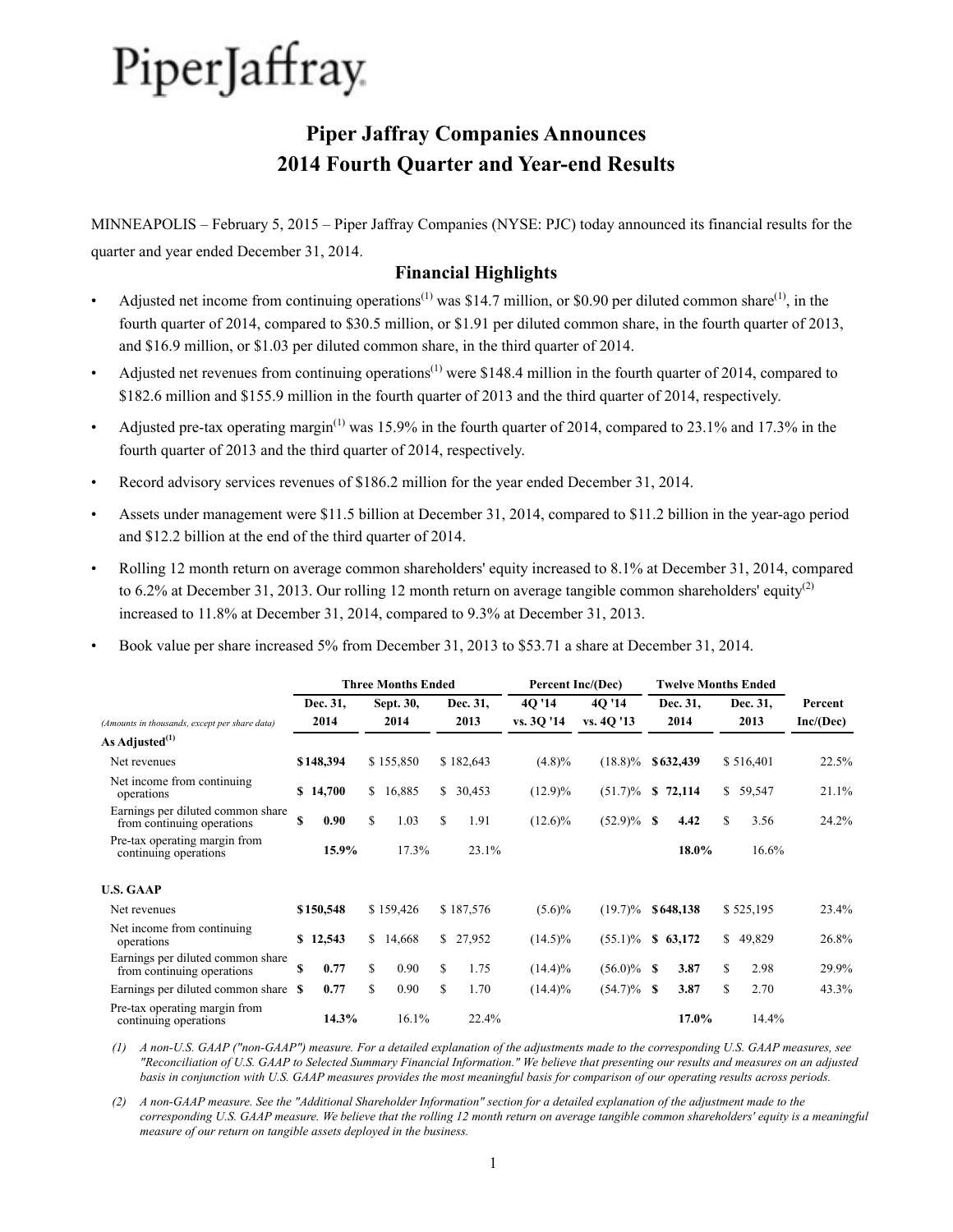For the fourth quarter of 2014, on a U.S. GAAP basis, net revenues from continuing operations were \$150.5 million, and net income from continuing operations was \$12.5 million, or \$0.77 per diluted common share.

For the twelve months ended December 31, 2014, net revenues from continuing operations on a U.S. GAAP basis were \$648.1 million. Net income from continuing operations on a U.S. GAAP basis was \$63.2 million, or \$3.87 per diluted common share, in 2014.

"With our strong finish to the year, we produced the best results for our shareholders since we reemerged as a public company a decade ago," said Andrew S. Duff, Chairman and Chief Executive Officer. "Our prudent management coupled with targeted investments in our businesses generated an ROE of 8.1% for the year, an improvement of nearly 600 basis points over the past three years."

### **Fourth Quarter Results from Continuing Operations – Non-GAAP Basis**

Throughout the Adjusted Consolidated Results and Business Segment Results sections of this press release we present financial measures that are not prepared in accordance with U.S. generally accepted accounting principles ("U.S. GAAP"). The non-GAAP financial measures include adjustments to exclude (1) revenues and expenses related to noncontrolling interests, (2) amortization of intangible assets related to acquisitions, (3) compensation for acquisition-related agreements, and (4) restructuring and acquisition integration costs. Management believes that presenting results and measures on an adjusted basis in conjunction with U.S. GAAP measures provides the most meaningful basis for comparison of its operating results across periods. For a detailed explanation of the adjustments made to the corresponding U.S. GAAP measures, see "Reconciliation of U.S. GAAP to Selected Summary Financial Information."

#### **Adjusted Consolidated Results**

For the fourth quarter of 2014, adjusted net revenues were \$148.4 million, down 19% compared to \$182.6 million in the fourth quarter of 2013 due primarily to lower equity financing revenues, lower asset management performance fees, and lower investment gains from our merchant banking and firm investments. Adjusted net revenues decreased 5% compared to the third quarter of 2014 due to lower advisory services revenues, partially offset by higher equity and debt financing revenues and higher equity institutional brokerage revenues.

For the fourth quarter of 2014, adjusted compensation and benefits expenses were \$92.6 million, down 16% compared to the fourth quarter of 2013 due to lower revenues and operating income. Adjusted compensation and benefits expenses decreased 4% compared to the third quarter of 2014.

For the fourth quarter of 2014, adjusted compensation and benefits expenses were 62.4% of adjusted net revenues, compared to 60.6% and 61.5% for the fourth quarter of 2013 and the third quarter of 2014, respectively. The adjusted compensation ratio increased compared to both periods due to a lower revenue base. Our compensation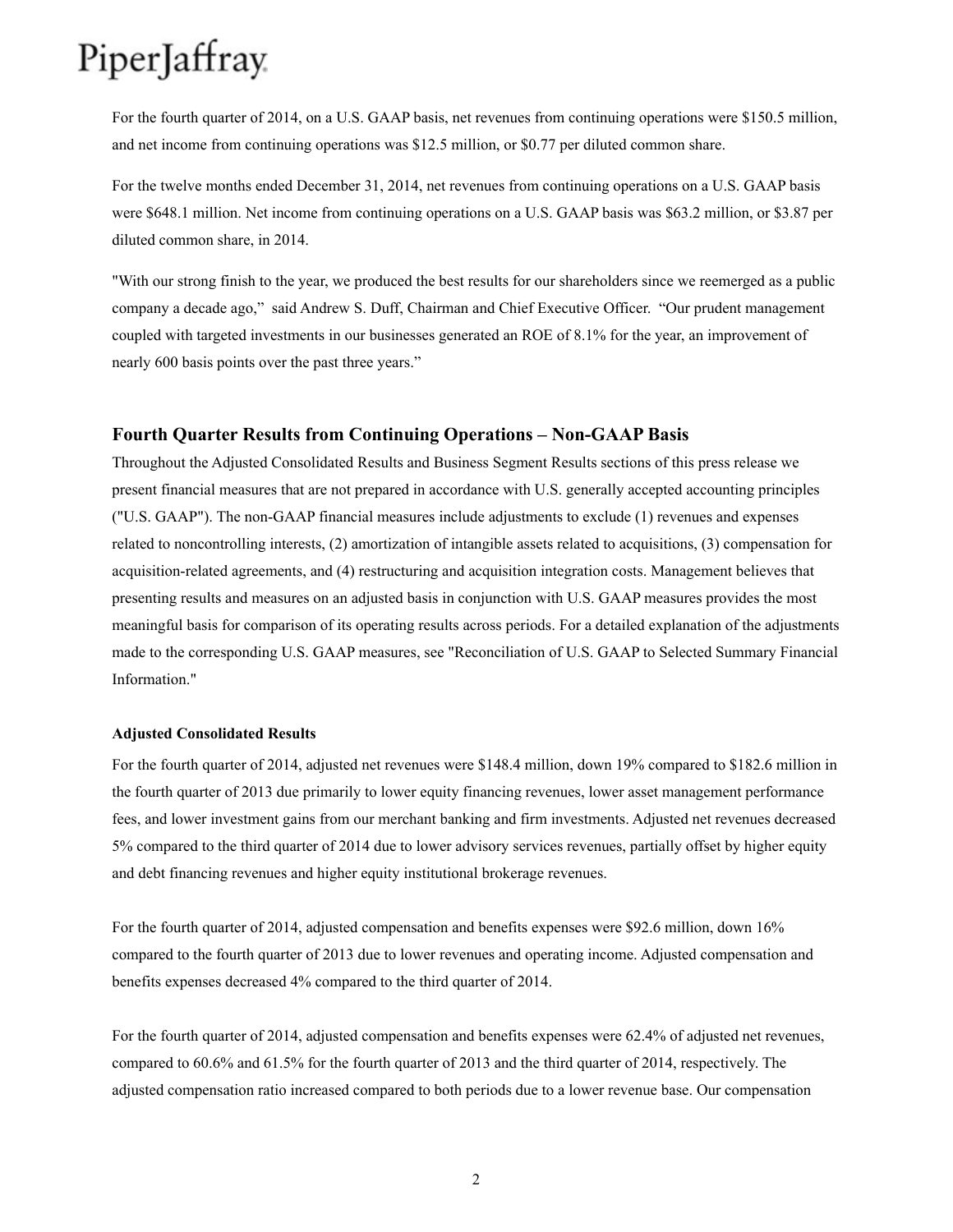ratio was also higher in the fourth quarter of 2014 as we made adjustments to reflect our business activity for the full year.

Adjusted non-compensation expenses were \$32.3 million for the fourth quarter of 2014, up 8% compared to the year-ago period and down slightly compared to the third quarter of 2014. Adjusted non-compensation expenses were higher compared to the fourth quarter of 2013 due primarily to higher third party marketing fees associated with our asset management business.

### **Business Segment Results**

The firm has two reportable business segments: Capital Markets and Asset Management. Consolidated net revenues and expenses are fully allocated to these two segments. The operating results of our Hong Kong capital markets business, which we shut down in 2012, and FAMCO, an asset management subsidiary sold in 2013, are presented as discontinued operations for all periods presented.

### *Capital Markets*

For the quarter, Capital Markets generated adjusted pre-tax operating income of \$18.0 million, compared to \$31.1 million and \$19.8 million in the fourth quarter of 2013 and the third quarter of 2014, respectively.

Adjusted net revenues were \$129.7 million, down 16% and 5% compared to the year-ago period and the third quarter of 2014, respectively.

- Equity financing revenues of \$23.1 million decreased 33% compared to the fourth quarter of 2013 due to fewer completed transactions. Revenues increased 62% compared to the sequential quarter due to more completed transactions and higher revenue per transaction.
- Debt financing revenues were \$19.6 million, down 12% compared to the year-ago period due to fewer completed transactions, and up 36% compared to the third quarter of 2014 due to more completed transactions.
- Advisory services revenues were \$40.4 million, up 15% compared to the fourth quarter of 2013 and down 39% compared to the third quarter of 2014. Revenues were favorable compared to the year-ago period due to more completed transactions. Revenues decreased compared to the third quarter of 2014 due to lower revenue per transaction.
- Equity institutional brokerage revenues of \$22.9 million decreased 12% compared to the fourth quarter of 2013 due to lower gains from our equity strategic trading activities. Revenues increased 37% compared to the third quarter of 2014 due to higher client trading volumes and gains from our equity strategic trading activities.
- Fixed income institutional brokerage revenues were \$23.1 million, down 13% compared to the fourth quarter of 2013 and up 2% compared to the third quarter of 2014. Revenues decreased compared to the year-ago period due to less attractive trading conditions.
- Management and performance fees earned from managing our alternative asset management funds were \$0.9 million, compared to \$1.2 million and \$1.4 million in the year-ago period and the sequential quarter, respectively.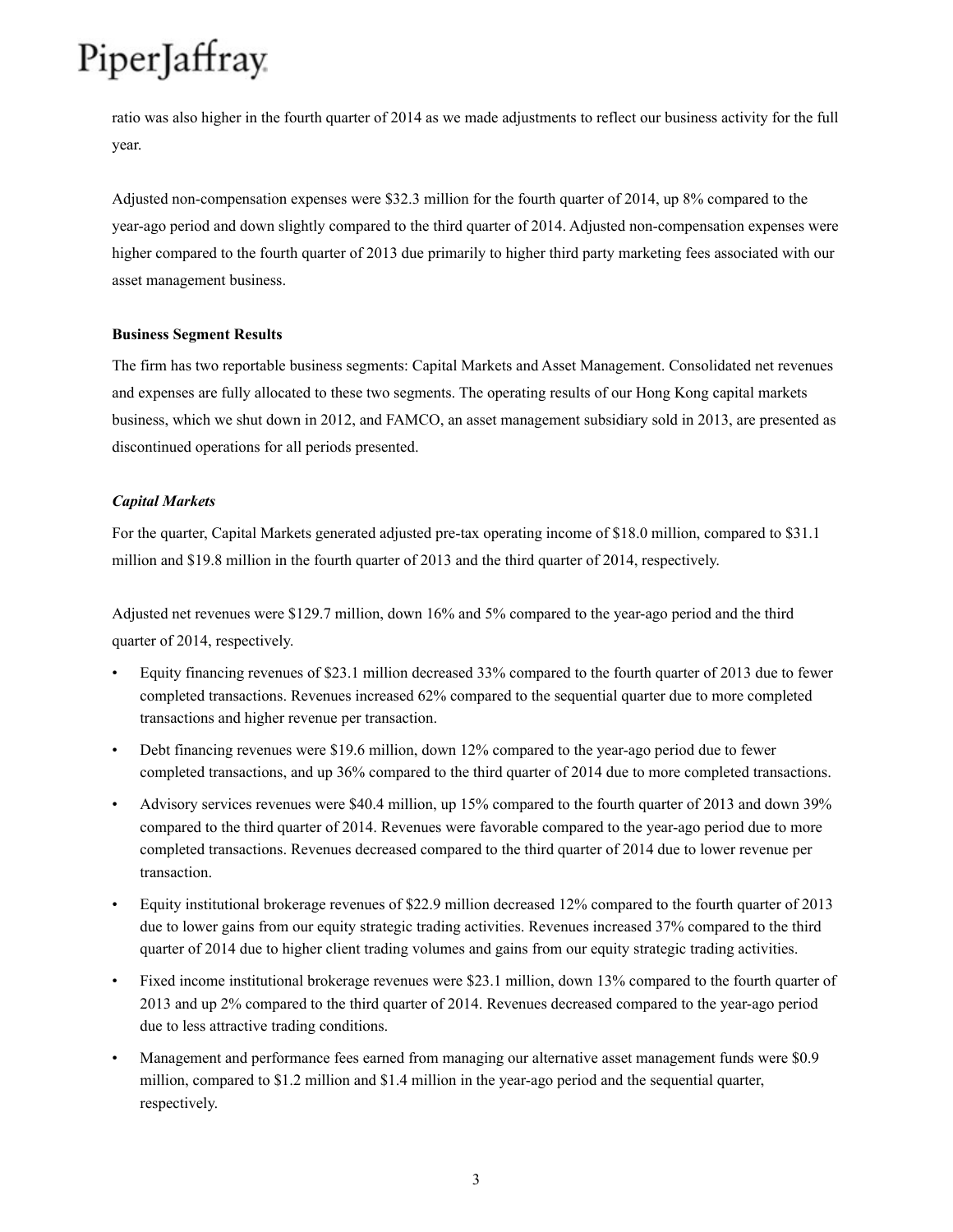- Adjusted investment income, which includes gains and losses on our investments in the merchant banking fund and the municipal bond fund that we manage for third-party investors, and other firm investments, was \$1.3 million, compared to \$11.3 million in the year-ago period and \$1.6 million in the third quarter of 2014. In the fourth quarter of 2013, we recorded higher gains on our merchant banking investments.
- Long-term financing expenses, which primarily represents interest paid on the firm's variable rate senior notes, were \$1.6 million, down slightly compared to \$1.8 million in the fourth quarter of 2013 and essentially flat compared to the third quarter of 2014.
- Adjusted operating expenses for the fourth quarter of 2014 were \$111.7 million, down 10% compared to the fourth quarter of 2013. The decrease resulted from lower compensation expenses due to decreased operating results. Compared to the third quarter of 2014, adjusted operating expenses decreased 4%.
- Adjusted segment pre-tax operating margin was 13.9% compared to 20.1% in the year-ago period and 14.6% in the third quarter of 2014. Adjusted pre-tax operating margin declined compared to both periods due to lower net revenues.

### *Asset Management*

For the quarter ended December 31, 2014, Asset Management generated adjusted pre-tax operating income of \$5.6 million, compared to \$11.0 million and \$7.1 million in the fourth quarter of 2013 and the third quarter of 2014, respectively.

Net revenues were \$18.7 million, down 32% and 6% compared to the fourth quarter of 2013 and the third quarter of 2014, respectively. The decline compared to the year-ago period was due to lower performance fees, the majority of which are recorded in the fourth quarter if earned. Also, investment income/(loss) was a loss of \$0.6 million for the current quarter, compared with income of \$1.4 million in the fourth quarter of 2013.

- Adjusted operating expenses for the current quarter were \$13.1 million, down 21% compared to the year-ago period and essentially flat compared to the third quarter of 2014. Adjusted operating expenses decreased compared to the fourth quarter of 2013 due to lower compensation expenses, partially offset by higher third party marketing fees.
- Adjusted segment pre-tax operating margin was 29.9%, compared to 39.8% in the fourth quarter of 2013 and 35.7% in the third quarter of 2014. Adjusted segment pre-tax operating margin declined relative to the fourth quarter of 2013 due to lower net revenues and higher non-compensation expenses, and declined from the sequential quarter due to higher non-compensation expenses.
- Assets under management (AUM) were \$11.5 billion at the end of the fourth quarter of 2014, compared to \$11.2 billion in the year-ago period and \$12.2 billion at the end of the third quarter of 2014. The decrease in AUM compared to the sequential quarter was due to market depreciation, especially in our MLP and energy strategies, and net client outflows in our value equity strategies.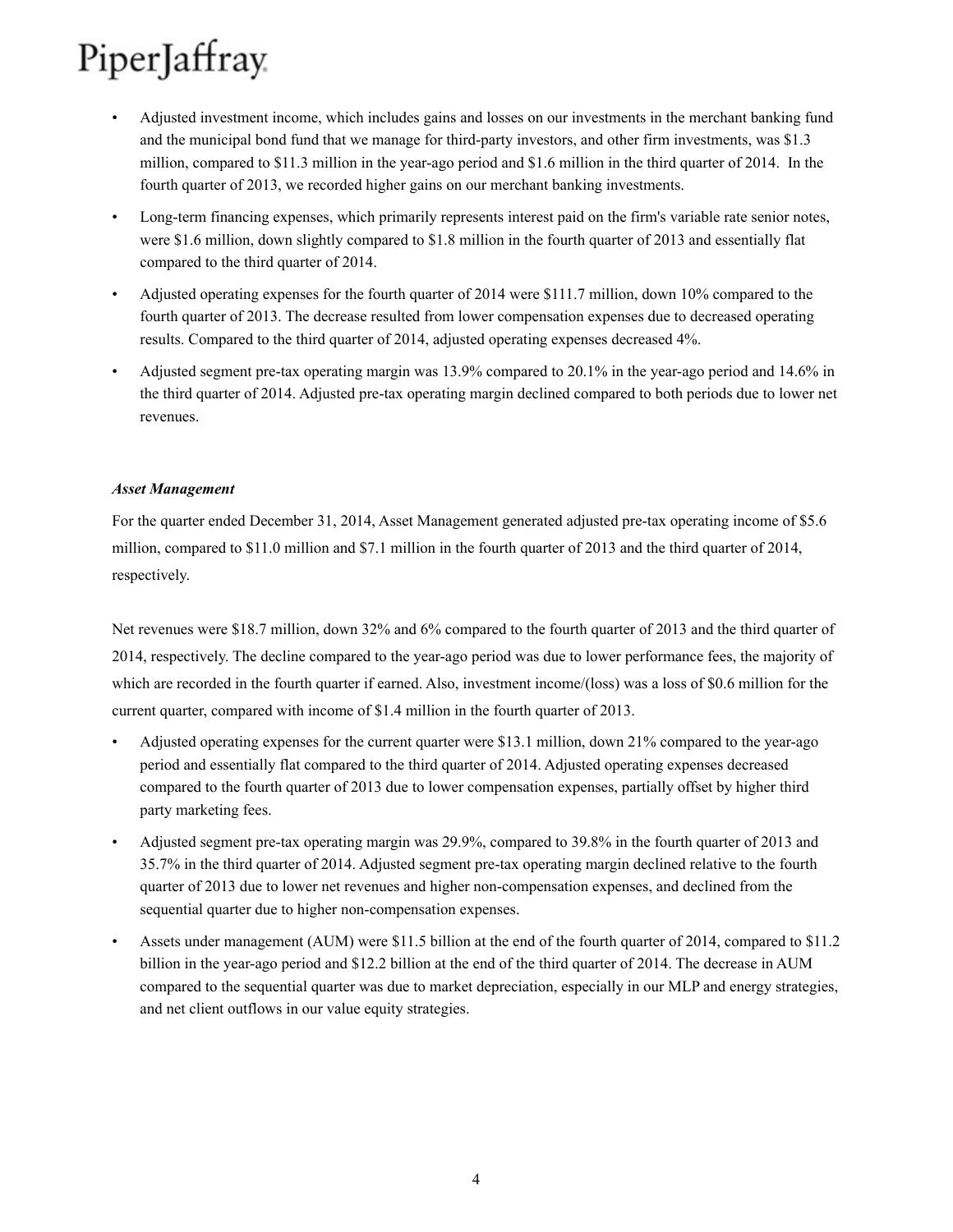### **Other Matters**

In the fourth quarter of 2013, we reversed the full amount of our U.K. subsidiary's deferred tax asset valuation allowance resulting in a \$4.0 million, or \$0.25 per diluted common share, tax benefit to our results of operations for the quarter.

### **Full-Year 2014 Results from Continuing Operations – Non-GAAP Basis**

### **Adjusted Consolidated Results**

For 2014, adjusted net revenues were \$632.4 million, up 23% compared to \$516.4 million in 2013 due primarily to higher advisory services revenues.

For 2014, adjusted compensation and benefits expenses were \$389.3 million, up 22% compared to 2013, due to improved financial performance. Adjusted compensation and benefits expenses were 61.6% of adjusted net revenues in 2014, down from 61.9% in 2013.

Adjusted non-compensation expenses were \$129.5 million in 2014, up 17% compared to 2013. The increase was due to higher expenses from increased business activity, and incremental costs associated with the acquisitions of Seattle-Northwest and Edgeview. Additionally, non-compensation expenses from continuing operations were reduced in 2013 due to the receipt of insurance proceeds for the reimbursement of prior legal settlements.

#### **Business Segment Results**

#### *Capital Markets*

For 2014, Capital Markets generated adjusted pre-tax operating income of \$84.9 million, up 62% from \$52.3 million in 2013. Adjusted net revenues were \$552.1 million in 2014, up 27% compared to \$434.5 million in the prior year, driven by higher advisory services revenues.

Adjusted operating expenses were \$467.2 million in 2014, up 22% compared to 2013, due primarily to higher compensation expenses from increased operating results. Adjusted segment pre-tax operating margin increased from 12.0% in 2013 to 15.4% in 2014 due to operating leverage gained from increased revenues.

#### *Asset Management*

For 2014, Asset Management generated adjusted pre-tax operating income of \$28.8 million, down 14% compared to \$33.5 million in 2013. Net revenues were \$80.3 million in 2014, down 2% compared to 2013.

Adjusted operating expenses were \$51.6 million in 2014, up 7% compared to 2013, due to higher non-compensation expenses. Adjusted segment pre-tax operating margin declined from 40.9% in 2013 to 35.8% in 2014 due to higher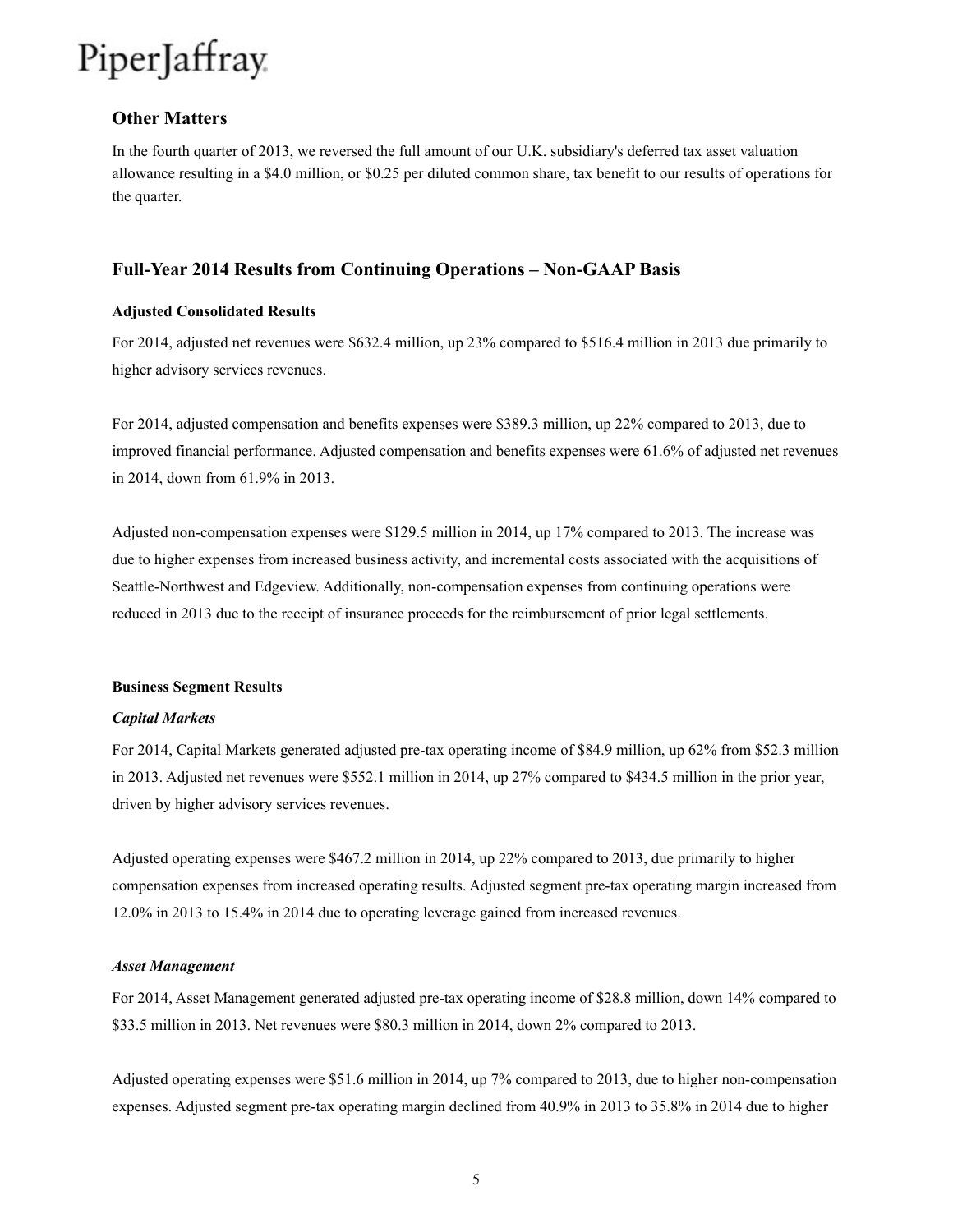non-compensation expenses. Non-compensation expenses were higher due to an increase in third party marketing fees.

## **Additional Shareholder Information\***

|                                                                                      | <b>For the Quarter Ended</b> |                 |                 |  |  |  |  |  |  |  |  |
|--------------------------------------------------------------------------------------|------------------------------|-----------------|-----------------|--|--|--|--|--|--|--|--|
|                                                                                      | Dec. 31, 2014                | Sept. 30, 2014  | Dec. 31, 2013   |  |  |  |  |  |  |  |  |
| <b>Full time employees</b>                                                           | 1,026                        | 1,029           | 1,026           |  |  |  |  |  |  |  |  |
| <b>Equity financings</b>                                                             |                              |                 |                 |  |  |  |  |  |  |  |  |
| # of transactions                                                                    | 18                           | 15              | 26              |  |  |  |  |  |  |  |  |
| Capital raised                                                                       | \$2.7 billion                | \$3.5 billion   | \$3.8 billion   |  |  |  |  |  |  |  |  |
| <b>Negotiated tax-exempt issuances</b>                                               |                              |                 |                 |  |  |  |  |  |  |  |  |
| $#$ of transactions                                                                  | 92                           | 85              | 97              |  |  |  |  |  |  |  |  |
| Par value                                                                            | \$1.9 billion                | \$1.8 billion   | \$1.8 billion   |  |  |  |  |  |  |  |  |
| Mergers & acquisitions                                                               |                              |                 |                 |  |  |  |  |  |  |  |  |
| # of transactions                                                                    | 22                           | 22              | 15              |  |  |  |  |  |  |  |  |
| Aggregate deal value                                                                 | \$2.5 billion                | \$4.7 billion   | \$3.0 billion   |  |  |  |  |  |  |  |  |
| <b>Asset Management</b>                                                              |                              |                 |                 |  |  |  |  |  |  |  |  |
| <b>AUM</b>                                                                           | \$11.5 billion               | \$12.2 billion  | \$11.2 billion  |  |  |  |  |  |  |  |  |
| Common shareholders' equity                                                          | \$819.9 million              | \$804.6 million | \$734.7 million |  |  |  |  |  |  |  |  |
| Number of common shares outstanding<br>(in thousands)                                | 15,265                       | 15,109          | 14,383          |  |  |  |  |  |  |  |  |
| Rolling 12 month return on average<br>common shareholders' equity **                 | 8.1%                         | $10.2\%$        | $6.2\%$         |  |  |  |  |  |  |  |  |
| Rolling 12 month return on average tangible<br>common shareholders' equity $\dagger$ | 11.8%                        | 15.2%           | 9.3%            |  |  |  |  |  |  |  |  |
| Book value per share                                                                 | \$53.71                      | \$53.26         | \$51.08         |  |  |  |  |  |  |  |  |
| Tangible book value per share $\ddagger$                                             | \$37.82                      | \$37.05         | \$33.66         |  |  |  |  |  |  |  |  |

Number of employees, transaction data, and AUM reflect continuing operations; other numbers reflect continuing and discontinued results.

\*\* Rolling 12 month return on average common shareholders' equity is computed by dividing net income applicable to Piper Jaffray Companies' for the last 12 months by average monthly common shareholders' equity.

† Rolling 12 month return on average tangible common shareholders' equity is computed by dividing net income applicable to Piper Jaffray Companies' for the last 12 months by average monthly common shareholders' equity less average goodwill and identifiable intangible assets. Management believes that the rolling 12 month return on average tangible common shareholders' equity is a meaningful measure of our return on tangible assets deployed in the business. Average common shareholders' equity is the most directly comparable GAAP financial measure to average tangible shareholders'equity. The following is a reconciliation of average common shareholders'equity to average tangible common shareholders' equity:

|                                                                |  | As of         |                | As of   |  | As of         |
|----------------------------------------------------------------|--|---------------|----------------|---------|--|---------------|
| (Amounts in thousands)                                         |  | Dec. 31, 2014 | Sept. 30, 2014 |         |  | Dec. 31, 2013 |
| Average common shareholders' equity                            |  | 783.425       |                | 759.971 |  | 728,187       |
| Deduct: average goodwill and identifiable intangible<br>assets |  | 246.598       |                | 248.568 |  | 244,770       |
| Average tangible common shareholders' equity                   |  | 536.827       |                | 511.403 |  | 483.417       |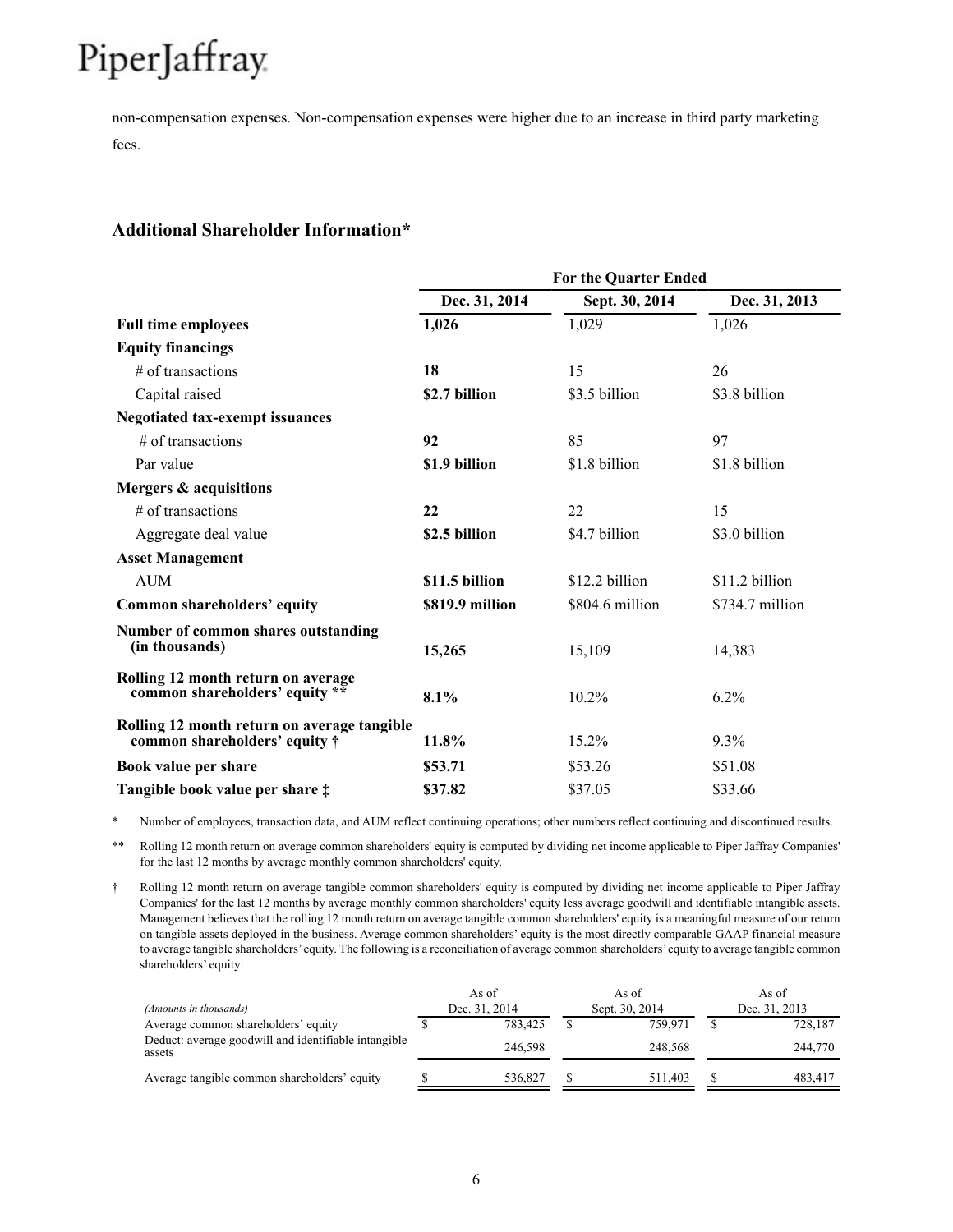‡ Tangible book value per share is computed by dividing tangible common shareholders'equity by common shares outstanding. Tangible common shareholders' equity equals total common shareholders' equity less goodwill and identifiable intangible assets. Management believes that tangible book value per share is a meaningful measure of the tangible assets deployed in our business. Shareholders' equity is the most directly comparable GAAP financial measure to tangible shareholders' equity. The following is a reconciliation of shareholders' equity to tangible shareholders' equity:

|                                                     | As of         | As of          | As of         |
|-----------------------------------------------------|---------------|----------------|---------------|
| (Amounts in thousands)                              | Dec. 31, 2014 | Sept. 30, 2014 | Dec. 31, 2013 |
| Common shareholders' equity                         | 819.912       | 804.633        | 734,676       |
| Deduct: goodwill and identifiable intangible assets | 242.536       | 244.854        | 250.564       |
| Tangible common shareholders' equity                | 577,376       | 559,779        | 484.112       |

# **Additional Shareholder Information\* – Continued**

|                                 |                | <b>For the Year Ended</b><br>Dec. 31, 2013<br>92<br>\$19.9 billion<br>413<br>\$7.9 billion<br>36 |  |
|---------------------------------|----------------|--------------------------------------------------------------------------------------------------|--|
|                                 | Dec. 31, 2014  |                                                                                                  |  |
| <b>Equity financings</b>        |                |                                                                                                  |  |
| $#$ of transactions             | 97             |                                                                                                  |  |
| Capital raised                  | \$20.8 billion |                                                                                                  |  |
| Negotiated tax-exempt issuances |                |                                                                                                  |  |
| $\#$ of transactions            | 351            |                                                                                                  |  |
| Par value                       | \$7.7 billion  |                                                                                                  |  |
| Mergers & acquisitions          |                |                                                                                                  |  |
| $\#$ of transactions            | 77             |                                                                                                  |  |
| Aggregate deal value            | \$13.7 billion | \$4.8 billion                                                                                    |  |

Number of employees, transaction data, and AUM reflect continuing operations; other numbers reflect continuing and discontinued results.

# **Conference Call**

Andrew S. Duff, chairman and chief executive officer, and Debbra L. Schoneman, chief financial officer, will hold a conference call to review the financial results on Thur., Feb. 5 at 9 a.m. ET (8 a.m. CT). The earnings release will be available on or after Feb. 5 at the firm's Web site at www.piperjaffray.com. The call can be accessed via webcast or by dialing (888)810-0209 or (706)902-1361 (international) and referencing reservation #69387923. Callers should dial in at least 15 minutes prior to the call time. A replay of the conference call will be available beginning at approximately 12 p.m. ET Feb. 5 at the same Web address or by calling (855)859-2056 and referencing reservation #69387923.

### **About Piper Jaffray**

Piper Jaffray is an investment bank and asset management firm serving clients in the U.S. and internationally. Proven advisory teams combine deep industry, product and sector expertise with ready access to capital. Founded in 1895, the firm is headquartered in Minneapolis and has offices across the United States and in London, Hong Kong and Zurich. www.piperjaffray.com

### **Investor Relations Contact**

Tom Smith Tel: 612 303-6336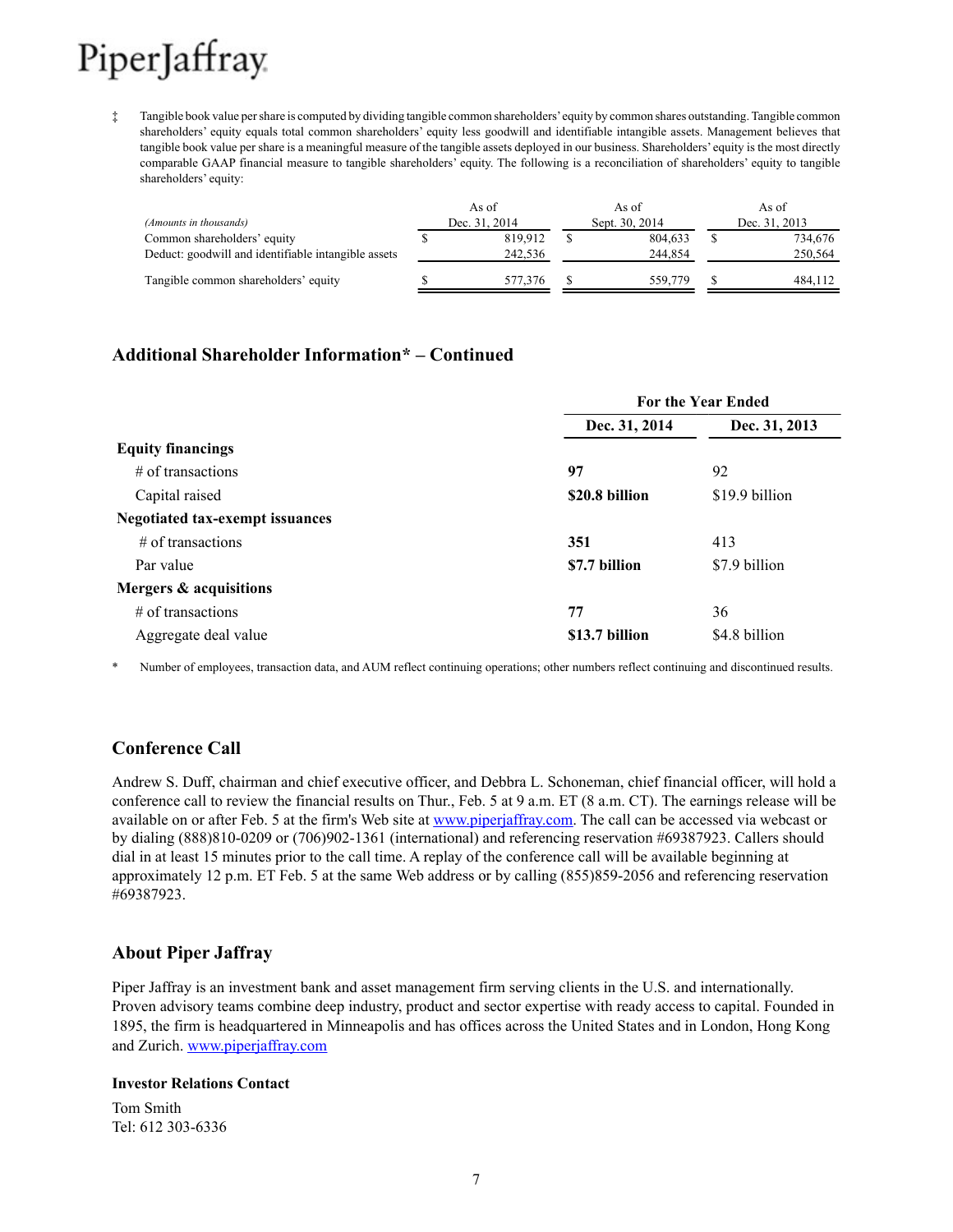# **Cautionary Note Regarding Forward-Looking Statements**

This press release and the conference call to discuss the contents of this press release contain forward-looking statements. Statements that are not historical or current facts, including statements about beliefs and expectations, are forward-looking statements and are subject to significant risks and uncertainties that are difficult to predict. These forward-looking statements cover, among other things, statements made about general economic and market conditions (including the outlook for equity markets and the interest rate environment), the environment and prospects for corporate advisory transactions and capital markets (including our performance in specific sectors), anticipated financial results generally (including expectations regarding our noncompensation expenses, compensation and benefits expense, compensation ratio, revenue levels, operating margins, earnings per share, effective tax rate, and return on equity), current deal pipelines (or backlogs), our strategic priorities (including growth in public finance, asset management, and corporate advisory), potential acquisitions or strategic hires, or other similar matters.

Forward-looking statements involve inherent risks and uncertainties, both known and unknown, and important factors could cause actual results to differ materially from those anticipated or discussed in the forward-looking statements. These risks, uncertainties and important factors include, but are not limited to, the following:

- market and economic conditions or developments may be unfavorable, including in specific sectors in which we operate, and these conditions or developments, such as market fluctuations or volatility, may adversely affect our business, revenue levels and profitability;
- net revenues from capital markets and corporate advisory engagements may vary materially depending on the number, size, and timing of completed transactions, and completed transactions do not generally provide for subsequent engagements;
- the volume of anticipated investment banking transactions as reflected in our deal pipelines (and the net revenues we earn from such transactions) may differ from expected results if there is a decline in macroeconomic conditions or the financial markets, or if the terms of any transactions are modified;
- interest rate volatility, especially if the changes are rapid or severe, could negatively impact our fixed income institutional business;
- strategic trading activities comprise a meaningful portion of our fixed income institutional brokerage revenue, and results from these activities may be volatile and vary significantly, including the possibility of incurring losses, on a quarterly and annual basis;
- potential acquisitions targets or strategic hires may not be available on reasonable terms or at all, and we may not be able to effectively integrate any business or groups of employees we acquire or hire; and
- our stock price may fluctuate as a result of several factors, including but not limited to, changes in our revenues and operating results.

A further listing and description of these and other risks, uncertainties and important factors can be found in the sections titled "Risk Factors" in Part I, Item 1A of our Annual Report on Form 10-K for the year ended December 31, 2013 and "Management's Discussion and Analysis of Financial Condition and Results of Operations" in Part II, Item 7 of our Annual Report on Form 10-K for the year ended December 31, 2013, and updated in our subsequent reports filed with the SEC (available at our Web site at www.piperjaffray.com and at the SEC Web site at www.sec.gov).

Forward-looking statements speak only as of the date they are made, and readers are cautioned not to place undue reliance on them. We undertake no obligation to update them in light of new information or future events.

© 2015 Piper Jaffray Companies, 800 Nicollet Mall, Suite 1000, Minneapolis, Minnesota 55402-7020

###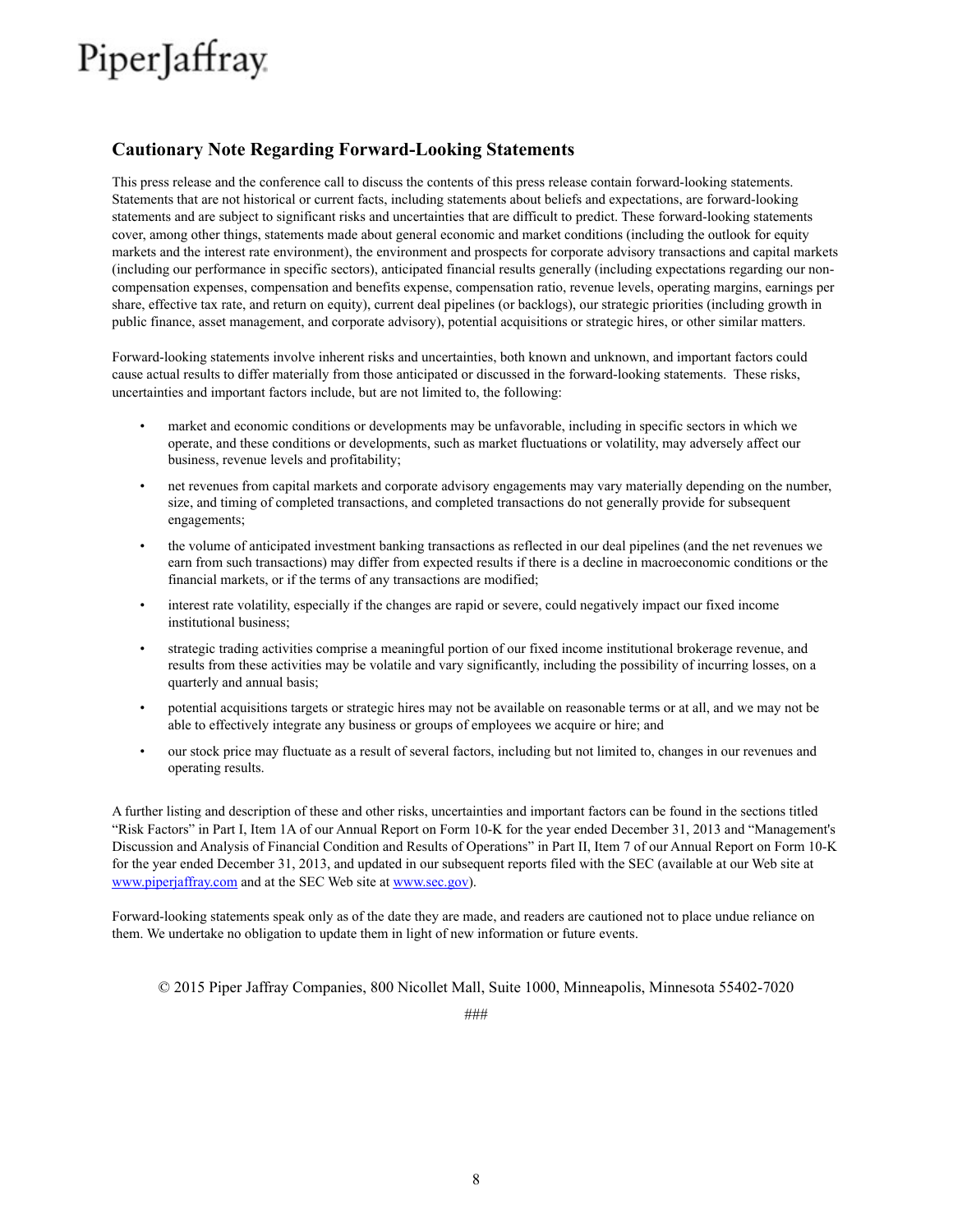# **Piper Jaffray Companies Preliminary Results of Operations (U.S. GAAP – Unaudited)**

|                                                                                 | <b>Three Months Ended</b> |          |    | Percent Inc/(Dec) |              |                                                             | <b>Twelve Months Ended</b> |    |           |               |           |                                                             |
|---------------------------------------------------------------------------------|---------------------------|----------|----|-------------------|--------------|-------------------------------------------------------------|----------------------------|----|-----------|---------------|-----------|-------------------------------------------------------------|
|                                                                                 |                           | Dec. 31, |    | Sept. 30,         | Dec. 31,     | 4Q'14                                                       | 4Q '14                     |    | Dec. 31,  |               | Dec. 31,  | Percent                                                     |
| (Amounts in thousands, except per share data)                                   |                           | 2014     |    | 2014              | 2013         | vs. 3Q '14                                                  | vs. 4Q '13                 |    | 2014      |               | 2013      | Inc/(Dec)                                                   |
| <b>Revenues:</b>                                                                |                           |          |    |                   |              |                                                             |                            |    |           |               |           |                                                             |
| Investment banking                                                              | \$                        | 82,613   | \$ | 94,911            | \$<br>91,639 | $(13.0)\%$                                                  | $(9.8)\%$                  |    | \$369,811 |               | \$248,563 | 48.8 %                                                      |
| Institutional brokerage                                                         |                           | 42,324   |    | 35,923            | 46,572       | 17.8                                                        | (9.1)                      |    | 156,809   |               | 146,648   | 6.9                                                         |
| Asset management                                                                |                           | 20,242   |    | 21,595            | 27,461       | (6.3)                                                       | (26.3)                     |    | 85,062    |               | 83,045    | 2.4                                                         |
| Interest                                                                        |                           | 11,781   |    | 10,828            | 14,940       | $8.8\,$                                                     | (21.1)                     |    | 48,716    |               | 50,409    | (3.4)                                                       |
| Investment income                                                               |                           | 434      |    | 2,690             | 13,281       | (83.9)                                                      | (96.7)                     |    | 12,813    |               | 21,566    | (40.6)                                                      |
| Total revenues                                                                  |                           | 157,394  |    | 165,947           | 193,893      | (5.2)                                                       | (18.8)                     |    | 673,211   |               | 550,231   | 22.4                                                        |
| Interest expense                                                                |                           | 6,846    |    | 6,521             | 6,317        | 5.0                                                         | 8.4                        |    | 25,073    |               | 25,036    | 0.1                                                         |
| Net revenues                                                                    |                           | 150,548  |    | 159,426           | 187,576      | (5.6)                                                       | (19.7)                     |    | 648,138   |               | 525,195   | 23.4                                                        |
| <b>Non-interest expenses:</b>                                                   |                           |          |    |                   |              |                                                             |                            |    |           |               |           |                                                             |
| Compensation and benefits                                                       |                           | 93,765   |    | 97,180            | 111,933      | (3.5)                                                       | (16.2)                     |    | 394,510   |               | 322,464   | 22.3                                                        |
| Occupancy and equipment                                                         |                           | 6,080    |    | 8,312             | 6,624        | (26.9)                                                      | (8.2)                      |    | 28,231    |               | 25,493    | 10.7                                                        |
| Communications                                                                  |                           | 5,684    |    | 5,661             | 5,391        | 0.4                                                         | 5.4                        |    | 22,732    |               | 21,431    | 6.1                                                         |
| Floor brokerage and clearance                                                   |                           | 2,094    |    | 1,905             | 1,764        | 9.9                                                         | 18.7                       |    | 7,621     |               | 8,270     | (7.8)                                                       |
| Marketing and business development                                              |                           | 7,473    |    | 6,827             | 5,219        | 9.5                                                         | 43.2                       |    | 27,260    |               | 21,603    | 26.2                                                        |
| Outside services                                                                |                           | 9,218    |    | 9,155             | 9,237        | 0.7                                                         | (0.2)                      |    | 37,055    |               | 32,982    | 12.3                                                        |
| Restructuring and integration costs                                             |                           |          |    |                   | 866          | $\ensuremath{\text{N}}\xspace/\ensuremath{\text{M}}\xspace$ | N/M                        |    |           |               | 4,689     | N/M                                                         |
| Intangible asset amortization expense                                           |                           | 2,318    |    | 2,318             | 1,772        |                                                             | 30.8                       |    | 9,272     |               | 7,993     | 16.0                                                        |
| Other operating expenses                                                        |                           | 2,427    |    | 2,376             | 2,718        | 2.1                                                         | (10.7)                     |    | 11,146    |               | 4,657     | 139.3                                                       |
| Total non-interest expenses                                                     |                           | 129,059  |    | 133,734           | 145,524      | (3.5)                                                       | (11.3)                     |    | 537,827   |               | 449,582   | 19.6                                                        |
| Income from continuing operations<br>before income tax expense                  |                           | 21,489   |    | 25,692            | 42,052       | (16.4)                                                      | (48.9)                     |    | 110,311   |               | 75,613    | 45.9                                                        |
| Income tax expense                                                              |                           | 7,514    |    | 8,596             | 10,260       | (12.6)                                                      | (26.8)                     |    | 35,986    |               | 20,390    | 76.5                                                        |
| Income from continuing operations                                               |                           | 13,975   |    | 17,096            | 31,792       | (18.3)                                                      | (56.0)                     |    | 74,325    |               | 55,223    | 34.6                                                        |
| <b>Discontinued operations:</b>                                                 |                           |          |    |                   |              |                                                             |                            |    |           |               |           |                                                             |
| Loss from discontinued operations,<br>net of tax                                |                           |          |    |                   | (818)        | N/M                                                         | N/M                        |    |           |               | (4,739)   | $\ensuremath{\text{N}}\xspace/\ensuremath{\text{M}}\xspace$ |
| Net income                                                                      |                           | 13,975   |    | 17,096            | 30,974       | (18.3)                                                      | (54.9)                     |    | 74,325    |               | 50,484    | 47.2                                                        |
| Net income applicable to<br>noncontrolling interests                            |                           | 1,432    |    | 2,428             | 3,840        | (41.0)                                                      | (62.7)                     |    | 11,153    |               | 5,394     | 106.8                                                       |
| Net income applicable to Piper Jaffray<br>Companies (a)                         | \$                        | 12,543   | S. | 14,668            | \$<br>27,134 | $(14.5)\%$                                                  | $(53.8)\%$                 | -S | 63,172    | <sup>\$</sup> | 45,090    | 40.1 %                                                      |
| Net income applicable to Piper Jaffray<br>Companies' common shareholders (a) \$ |                           | 11,700   |    | \$13,552          | \$24,445     | $(13.7)\%$                                                  | $(52.1)\%$ \$              |    | 58,141    |               | \$40,596  | 43.2 %                                                      |

*Continued on next page*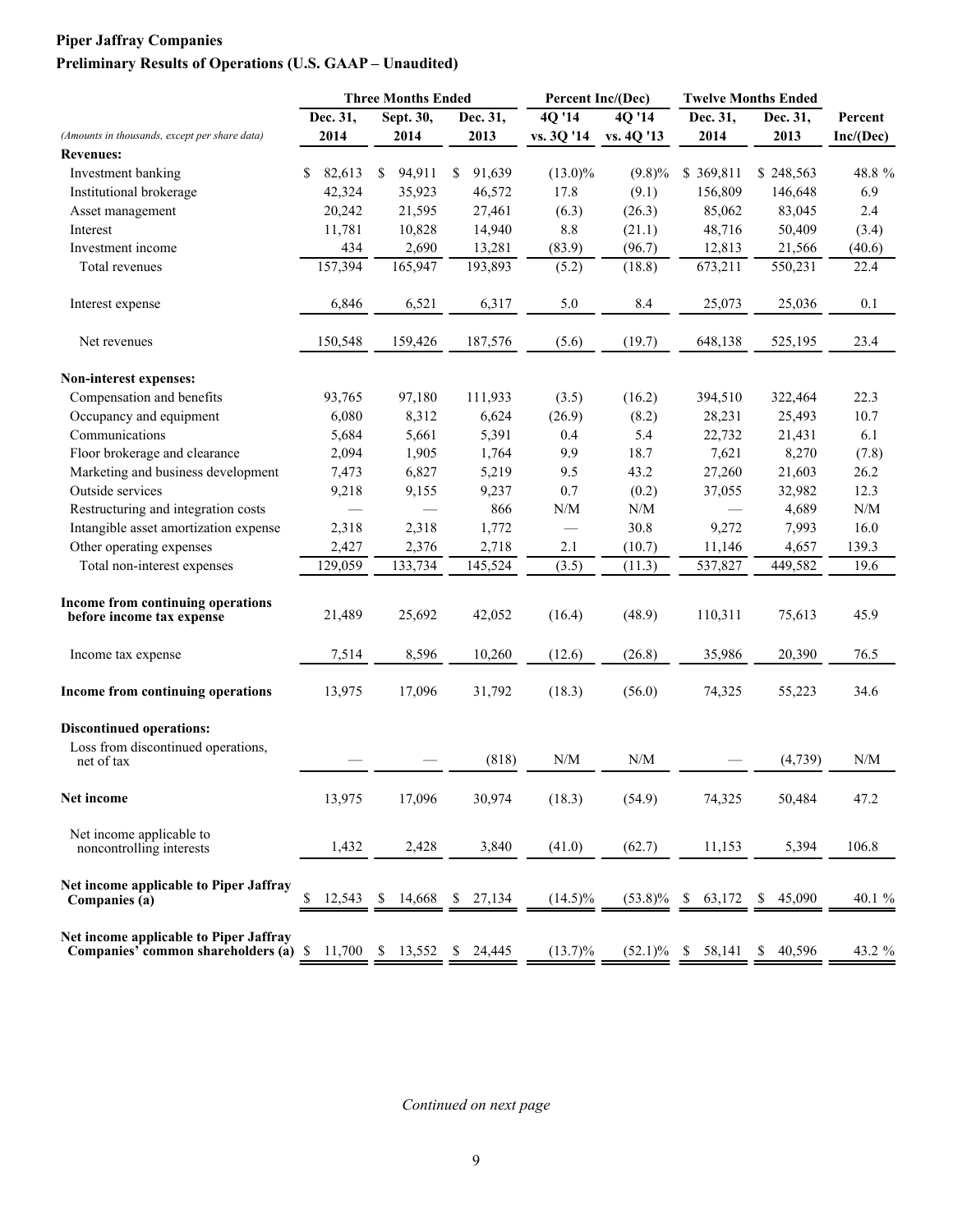|                                                                |             |          | <b>Three Months Ended</b> |           |               |          | Percent Inc/(Dec) |            |               | <b>Twelve Months Ended</b> |               |         |           |
|----------------------------------------------------------------|-------------|----------|---------------------------|-----------|---------------|----------|-------------------|------------|---------------|----------------------------|---------------|---------|-----------|
|                                                                |             | Dec. 31, |                           | Sept. 30, |               | Dec. 31. | 4Q '14            | 4Q '14     |               | Dec. 31,                   | Dec. 31,      |         | Percent   |
| (Amounts in thousands, except per share data)                  |             | 2014     | 2014                      |           |               | 2013     | vs. 30 '14        | vs. 4Q '13 | 2014          |                            | 2013          |         | Inc/(Dec) |
| <b>Amounts applicable to Piper Jaffray</b><br><b>Companies</b> |             |          |                           |           |               |          |                   |            |               |                            |               |         |           |
| Net income from continuing operations                          | S           | 12,543   | S.                        | 14,668    | S.            | 27,952   | $(14.5)\%$        | $(55.1)\%$ | S.            | 63,172                     | S             | 49,829  | 26.8%     |
| Net loss from discontinued operations                          |             |          |                           |           |               | (818)    | N/M               | N/M        |               |                            |               | (4,739) | N/M       |
| Net income applicable to Piper<br>Jaffray Companies            | \$          | 12,543   | S.                        | 14,668    | S.            | 27,134   | $(14.5)\%$        | $(53.8)\%$ | S.            | 63,172                     | S.            | 45,090  | 40.1 $%$  |
| Earnings/(loss) per basic common<br>share                      |             |          |                           |           |               |          |                   |            |               |                            |               |         |           |
| Income from continuing operations                              | \$          | 0.77     | \$.                       | 0.90      | \$.           | 1.75     | $(14.4)\%$        | $(56.0)\%$ | -S            | 3.88                       | \$.           | 2.98    | $30.2 \%$ |
| Loss from discontinued operations                              |             |          |                           |           |               | (0.05)   | N/M               | N/M        |               |                            |               | (0.28)  | N/M       |
| Earnings per basic common share                                | $\mathbf S$ | 0.77     | $\mathbf S$               | 0.90      | $\mathbf S$   | 1.70     | $(14.4)\%$        | $(54.7)\%$ | \$            | 3.88                       | \$            | 2.70    | 43.7 %    |
| Earnings/(loss) per diluted common<br>share                    |             |          |                           |           |               |          |                   |            |               |                            |               |         |           |
| Income from continuing operations                              | \$          | 0.77     | \$                        | 0.90      | <sup>\$</sup> | 1.75     | $(14.4)\%$        | $(56.0)\%$ | <sup>\$</sup> | 3.87                       | <sup>\$</sup> | 2.98    | 29.9 %    |
| Loss from discontinued operations                              |             |          |                           |           |               | (0.05)   | N/M               | N/M        |               |                            |               | (0.28)  | N/M       |
| Earnings per diluted common share                              | \$          | 0.77     | $\mathbf S$               | 0.90      | $\mathbf{s}$  | 1.70     | $(14.4)\%$        | $(54.7)\%$ | $\mathbf S$   | 3.87                       | $\mathbf S$   | 2.70    | 43.3 %    |
| Weighted average number of common<br>shares outstanding        |             |          |                           |           |               |          |                   |            |               |                            |               |         |           |
| Basic                                                          |             | 15,241   |                           | 15,066    |               | 14,378   | $1.2 \%$          | $6.0\%$    |               | 14,971                     |               | 15,046  | $(0.5)\%$ |
| Diluted                                                        |             | 15,293   |                           | 15,129    |               | 14,397   | $1.1\%$           | $6.2 \%$   |               | 15,025                     |               | 15,061  | $(0.2)\%$ |

*(a) Net income applicable to Piper Jaffray Companies is the total net income earned by the Company. Piper Jaffray Companies calculates earnings per common share using the two-class method, which requires the allocation of consolidated net income between common shareholders and participating security holders, which in the case of Piper Jaffray Companies, represents unvested restricted stock with dividend rights.*

*N/M — Not meaningful*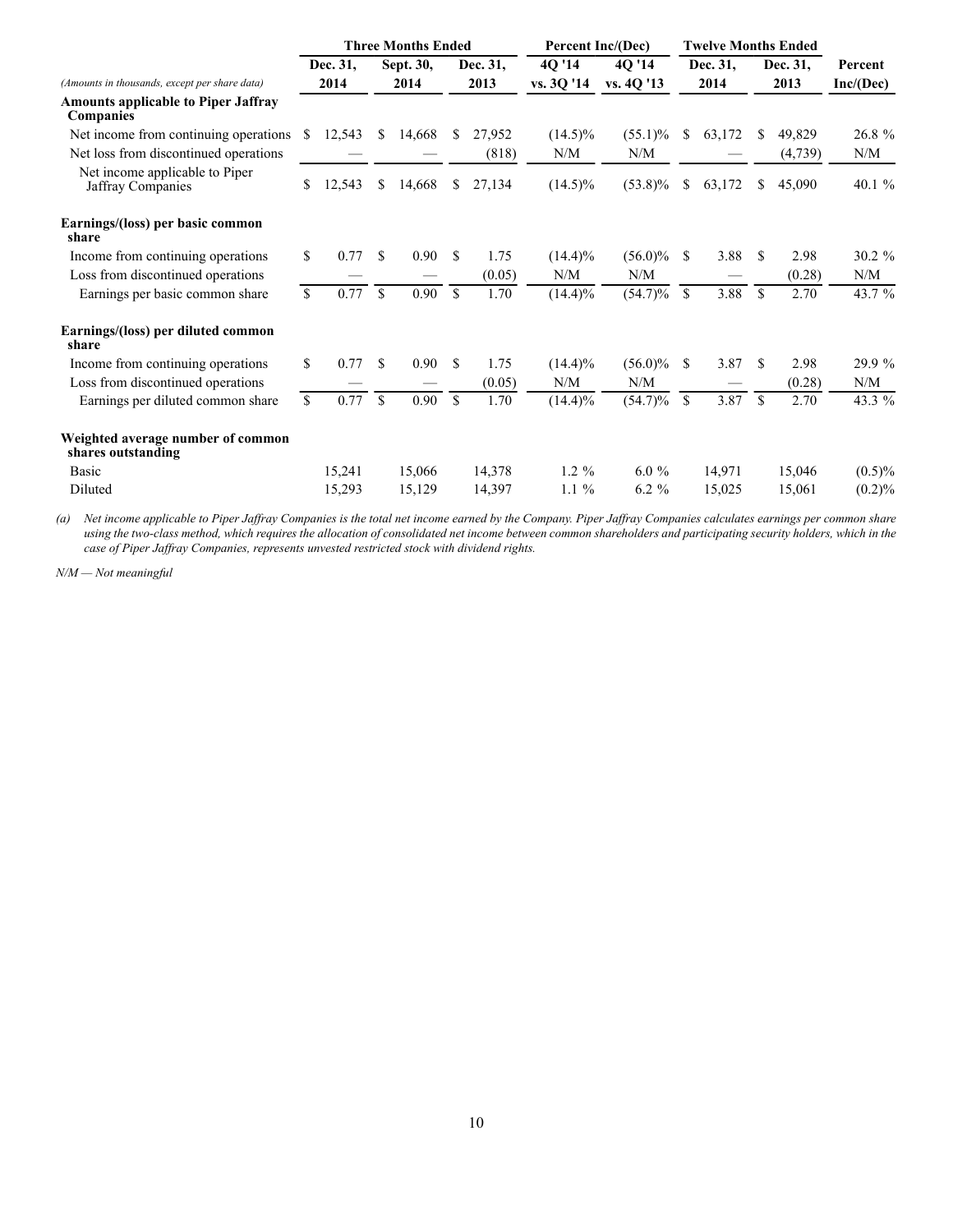### **Preliminary Segment Data from Continuing Operations (U.S. GAAP – Unaudited)**

|                                                    |           |           | <b>Three Months Ended</b> |            | Percent Inc/(Dec)                                           | <b>Twelve Months Ended</b> |           |            |
|----------------------------------------------------|-----------|-----------|---------------------------|------------|-------------------------------------------------------------|----------------------------|-----------|------------|
|                                                    | Dec. 31,  | Sept. 30, | Dec. 31,                  | 4Q '14     | 4Q '14                                                      | Dec. 31,                   | Dec. 31,  | Percent    |
| (Dollars in thousands)                             | 2014      | 2014      | 2013                      | vs. 3Q '14 | vs. 4Q '13                                                  | 2014                       | 2013      | Inc/(Dec)  |
| <b>Capital Markets</b>                             |           |           |                           |            |                                                             |                            |           |            |
| Investment banking                                 |           |           |                           |            |                                                             |                            |           |            |
| Financing                                          |           |           |                           |            |                                                             |                            |           |            |
| Equities                                           | \$23,056  | \$14,269  | \$34,139                  | 61.6 %     | $(32.5)\%$                                                  | \$116,684                  | \$100,224 | 16.4%      |
| Debt                                               | 19,583    | 14,435    | 22,313                    | 35.7       | (12.2)                                                      | 67,731                     | 74,284    | (8.8)      |
| Advisory services                                  | 40,433    | 66,320    | 35,255                    | (39.0)     | 14.7                                                        | 186,176                    | 74,420    | 150.2      |
| Total investment banking                           | 83,072    | 95,024    | 91,707                    | (12.6)     | (9.4)                                                       | 370,591                    | 248,928   | 48.9       |
| Institutional sales and trading                    |           |           |                           |            |                                                             |                            |           |            |
| Equities                                           | 22,874    | 16,711    | 26,092                    | 36.9       | (12.3)                                                      | 82,211                     | 91,169    | (9.8)      |
| Fixed income                                       | 23,140    | 22,737    | 26,543                    | $1.8\,$    | (12.8)                                                      | 92,200                     | 76,275    | 20.9       |
| Total institutional sales and trading              | 46,014    | 39,448    | 52,635                    | 16.6       | (12.6)                                                      | 174,411                    | 167,444   | 4.2        |
| Management and performance fees                    | 886       | 1,387     | 1,214                     | (36.1)     | (27.0)                                                      | 5,398                      | 3,891     | 38.7       |
| Investment income                                  | 3,446     | 5,224     | 16,191                    | (34.0)     | (78.7)                                                      | 24,046                     | 30,404    | (20.9)     |
| Long-term financing expenses                       | (1, 597)  | (1,613)   | (1,802)                   | (1.0)      | (11.4)                                                      | (6,655)                    | (7, 420)  | (10.3)     |
| Net revenues                                       | 131,821   | 139,470   | 159,945                   | (5.5)      | (17.6)                                                      | 567,791                    | 443,247   | 28.1       |
| Operating expenses                                 | 114,039   | 119,001   | 126,930                   | (4.2)      | (10.2)                                                      | 478,661                    | 393,231   | 21.7       |
| Segment pre-tax operating income                   | \$17,782  | \$20,469  | \$ 33,015                 | $(13.1)\%$ | (46.1)                                                      | \$89,130                   | \$50,016  | 78.2 %     |
| Segment pre-tax operating margin                   | 13.5%     | 14.7%     | 20.6%                     |            |                                                             | 15.7%                      | 11.3%     |            |
|                                                    |           |           |                           |            |                                                             |                            |           |            |
| <b>Asset Management</b>                            |           |           |                           |            |                                                             |                            |           |            |
| Management and performance fees<br>Management fees | \$19,298  | \$19,738  | \$19,123                  | $(2.2)\%$  |                                                             | 0.9 % \$ 78,772            | \$71,314  | $10.5 \%$  |
| Performance fees                                   | 58        | 470       | 7,124                     | (87.7)     | (99.2)                                                      | 892                        | 7,840     | (88.6)     |
| Total management and performance fees              | 19,356    | 20,208    | 26,247                    | (4.2)      | (26.3)                                                      | 79,664                     | 79,154    | 0.6        |
|                                                    |           |           |                           |            |                                                             |                            |           |            |
| Investment income/(loss)                           | (629)     | (252)     | 1,384                     | 149.6      | $\ensuremath{\text{N}}\xspace/\ensuremath{\text{M}}\xspace$ | 683                        | 2,794     | (75.6)     |
| Net revenues                                       | 18,727    | 19,956    | 27,631                    | (6.2)      | (32.2)                                                      | 80,347                     | 81,948    | (2.0)      |
| Operating expenses                                 | 15,020    | 14,733    | 18,594                    | 1.9        | (19.2)                                                      | 59,166                     | 56,351    | 5.0        |
| Segment pre-tax operating income                   | \$3,707   | \$5,223   | 9,037<br>\$               | $(29.0)\%$ |                                                             | $(59.0)\%$ \$ 21,181       | \$25,597  | $(17.3)\%$ |
| Segment pre-tax operating margin                   | 19.8%     | 26.2%     | 32.7%                     |            |                                                             | 26.4%                      | 31.2%     |            |
| Total                                              |           |           |                           |            |                                                             |                            |           |            |
| Net revenues                                       | \$150,548 | \$159,426 | \$187,576                 | $(5.6)\%$  |                                                             | $(19.7)\%$ \$648,138       | \$525,195 | 23.4 %     |
| Operating expenses                                 | 129,059   | 133,734   | 145,524                   | (3.5)      | (11.3)                                                      | 537,827                    | 449,582   | 19.6       |
| Pre-tax operating income                           | \$21,489  | \$25,692  | \$42,052                  | $(16.4)\%$ |                                                             | $(48.9)\%$ \$110,311       | \$75,613  | 45.9%      |
| Pre-tax operating margin                           | 14.3%     | 16.1%     | 22.4%                     |            |                                                             | 17.0%                      | 14.4%     |            |

*Segment pre-tax operating income and segment pre-tax operation margin exclude the results of discontinued operations.*

*N/M — Not meaningful*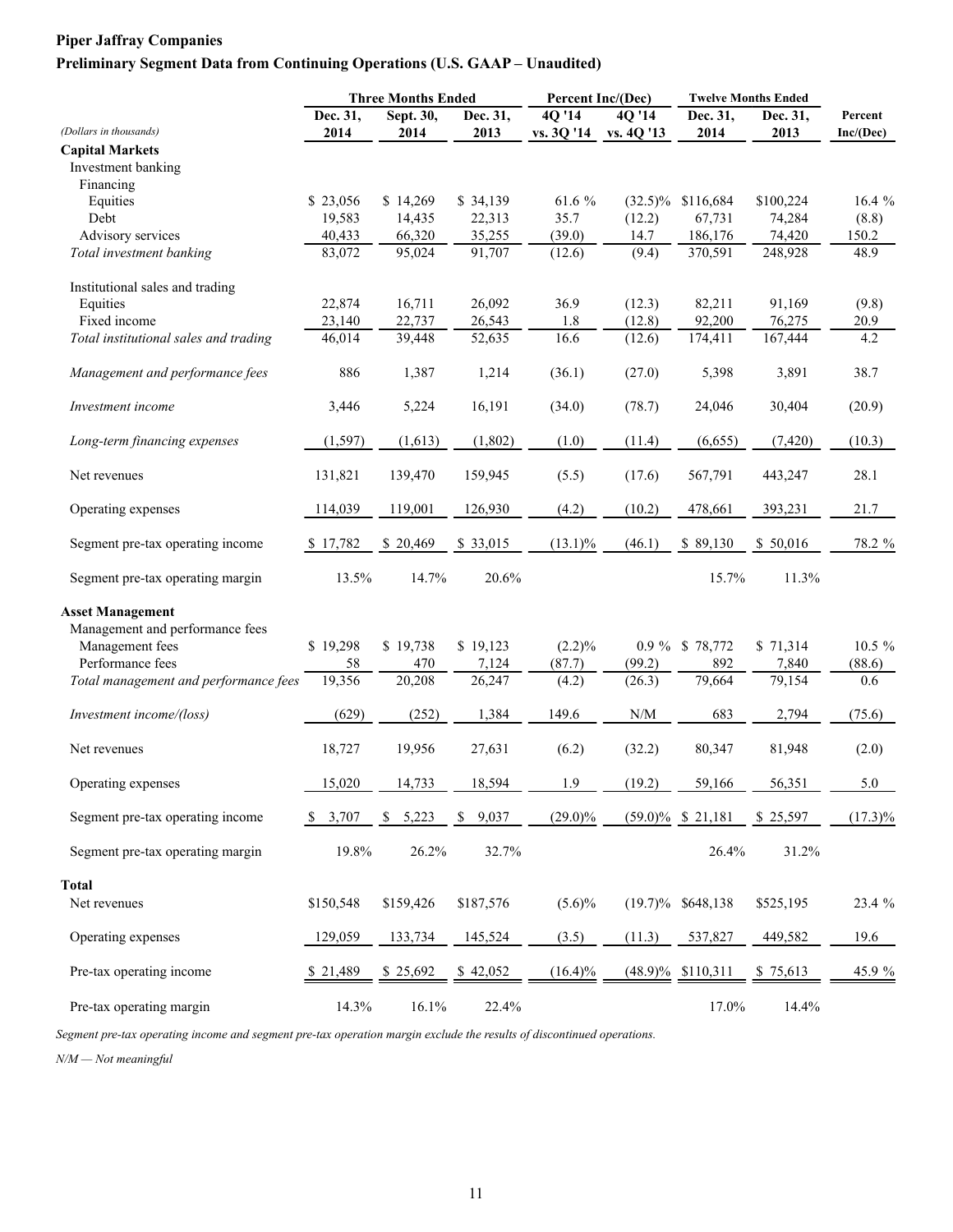### **Preliminary Selected Summary Financial Information from Continuing Operations (Non-GAAP – Unaudited) (1)**

|                                                                                                                                |            | <b>Three Months Ended</b> |            | Percent Inc/(Dec) |               | <b>Twelve Months Ended</b> |            |           |
|--------------------------------------------------------------------------------------------------------------------------------|------------|---------------------------|------------|-------------------|---------------|----------------------------|------------|-----------|
|                                                                                                                                | Dec. 31,   | Sept. 30,                 | Dec. 31,   | 40'14             | 40'14         | Dec. 31,                   | Dec. 31,   | Percent   |
| (Amounts in thousands, except per share data)                                                                                  | 2014       | 2014                      | 2013       | vs. 3Q '14        | vs. 4Q '13    | 2014                       | 2013       | Inc/(Dec) |
| <b>Revenues:</b>                                                                                                               |            |                           |            |                   |               |                            |            |           |
| Investment banking                                                                                                             | \$82,613   | \$94,911                  | \$91,639   | $(13.0)\%$        | $(9.8)\%$     | \$369,811                  | \$248,563  | 48.8 %    |
| Institutional brokerage                                                                                                        | 42,324     | 35,923                    | 46,572     | 17.8              | (9.1)         | 156,809                    | 146,648    | 6.9       |
| Asset management                                                                                                               | 20,242     | 21,595                    | 27,461     | (6.3)             | (26.3)        | 85,062                     | 83,045     | 2.4       |
| Interest                                                                                                                       | 8,853      | 8,028                     | 11,400     | 10.3              | (22.3)        | 36,688                     | 40,292     | (8.9)     |
| Investment income                                                                                                              | 125        | 859                       | 10,956     | (85.4)            | (98.9)        | 5,231                      | 19,540     | (73.2)    |
| Total revenues                                                                                                                 | 154,157    | 161,316                   | 188,028    | (4.4)             | (18.0)        | 653,601                    | 538,088    | 21.5      |
| Interest expense                                                                                                               | 5,763      | 5,466                     | 5,385      | 5.4               | 7.0           | 21,162                     | 21,687     | (2.4)     |
| Adjusted net revenues (2)                                                                                                      | \$148,394  | \$155,850                 | \$182,643  | (4.8)%            |               | $(18.8)\%$ \$632,439       | \$516,401  | 22.5 %    |
| Non-interest expenses:                                                                                                         |            |                           |            |                   |               |                            |            |           |
| Adjusted compensation and<br>benefits $(3)$                                                                                    | \$92,552   | \$95.869                  | \$110,652  | $(3.5)\%$         | $(16.4)\%$    | \$389,281                  | \$319,560  | 21.8 %    |
| Ratio of adjusted compensation and<br>benefits to adjusted net revenues                                                        | 62.4%      | 61.5%                     | 60.6%      |                   |               | 61.6%                      | 61.9%      |           |
| Adjusted non-compensation<br>expenses $(4)$                                                                                    | \$32,254   | \$ 33,088                 | \$29,860   | $(2.5)\%$         |               | 8.0 % \$129,499            | \$111.036  | 16.6 $%$  |
| Ratio of adjusted non-compensation<br>expenses to adjusted net revenues                                                        | 21.7%      | 21.2%                     | 16.3%      |                   |               | 20.5%                      | 21.5%      |           |
| <b>Adjusted income:</b>                                                                                                        |            |                           |            |                   |               |                            |            |           |
| Adjusted income from continuing<br>operations before adjusted income<br>$\overline{ax}$ expense $(5)$                          | \$23,588   | \$26,893                  | \$42,131   | $(12.3)\%$        |               | $(44.0)\%$ \$113,659       | \$85,805   | 32.5 %    |
| Adjusted operating margin (6)                                                                                                  | 15.9%      | 17.3%                     | 23.1%      |                   |               | 18.0%                      | 16.6%      |           |
| Adjusted income tax expense (7)                                                                                                | 8,888      | 10,008                    | 11,678     | (11.2)            | (23.9)        | 41,545                     | 26,258     | 58.2      |
| Adjusted net income from continuing<br>operations (8)                                                                          | \$14,700   | \$16,885                  | \$ 30,453  | $(12.9)\%$        |               | $(51.7)\%$ \$ 72,114       | \$59,547   | 21.1 %    |
| Effective tax rate (9)                                                                                                         | 37.7%      | 37.2%                     | 27.7%      |                   |               | 36.6%                      | 30.6%      |           |
| Adjusted net income from continuing<br>operations applicable to Piper<br><b>Jaffray Companies' common</b><br>shareholders (10) | \$13,712   | \$15,600                  | \$27,435   | $(12.1)\%$        |               | $(50.0)\%$ \$ 66,371       | \$53,612   | 23.8 %    |
|                                                                                                                                |            |                           |            |                   |               |                            |            |           |
| Adjusted earnings per diluted<br>common share from continuing<br>operations                                                    | \$<br>0.90 | \$<br>1.03                | 1.91<br>\$ | $(12.6)\%$        | $(52.9)\%$ \$ | 4.42                       | \$<br>3.56 | 24.2 %    |
| Weighted average number of<br>common shares outstanding                                                                        |            |                           |            |                   |               |                            |            |           |
| Diluted                                                                                                                        | 15,293     | 15,129                    | 14,397     | $1.1\%$           | $6.2 \%$      | 15,025                     | 15,061     | $(0.2)\%$ |

*This presentation includes non-GAAP measures. The non-GAAP measures are not meant to be considered in isolation or as a substitute for the corresponding U.S. GAAP measures, and should be read only in conjunction with our consolidated financial statements prepared in accordance with U.S. GAAP. For a detailed explanation of the adjustments made to the corresponding U.S. GAAP measures, see "Reconciliation of U.S. GAAP to Selected Summary Financial Information."*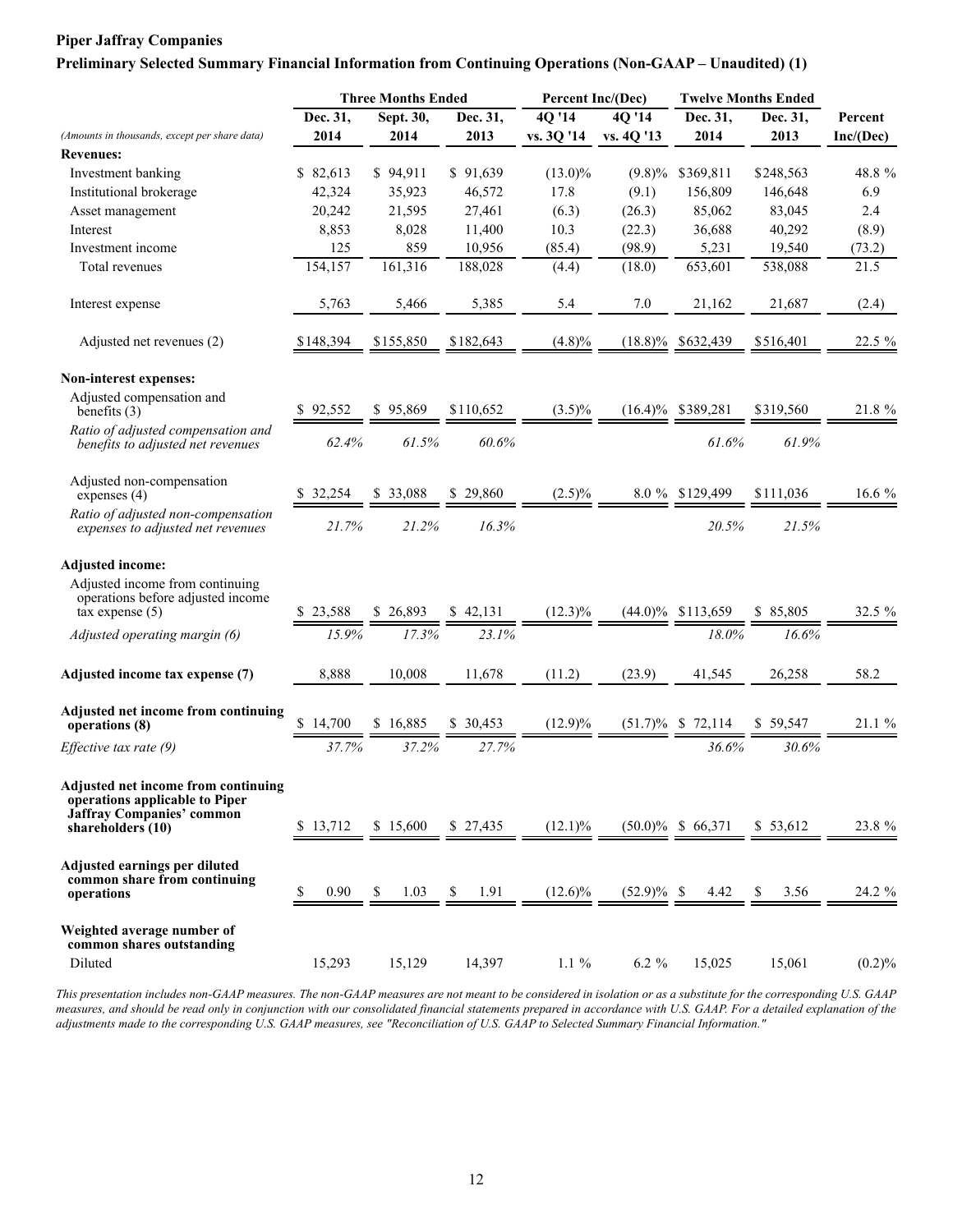### **Preliminary Adjusted Segment Data from Continuing Operations (Non-GAAP – Unaudited)**

|                                                     | <b>Three Months Ended</b> |                  |                  |            | Percent Inc/(Dec)                                           | <b>Twelve Months Ended</b> |                  |            |  |
|-----------------------------------------------------|---------------------------|------------------|------------------|------------|-------------------------------------------------------------|----------------------------|------------------|------------|--|
|                                                     | Dec. 31,                  | Sept. $30,$      | Dec. 31,         | 40'14      | 40'14                                                       | Dec. 31,                   | Dec. 31,         | Percent    |  |
| (Dollars in thousands)                              | 2014                      | 2014             | 2013             | vs. 3Q '14 | vs. 4Q '13                                                  | 2014                       | 2013             | Inc/(Dec)  |  |
| <b>Capital Markets</b><br>Investment banking        |                           |                  |                  |            |                                                             |                            |                  |            |  |
| Financing<br>Equities                               | \$23,056                  | \$14,269         | \$34,139         | 61.6 %     | $(32.5)\%$                                                  | \$116,684                  | \$100,224        | 16.4%      |  |
| Debt                                                |                           |                  |                  | 35.7       |                                                             | 67,731                     |                  | (8.8)      |  |
| Advisory services                                   | 19,583<br>40,433          | 14,435<br>66,320 | 22,313<br>35,255 | (39.0)     | (12.2)<br>14.7                                              | 186,176                    | 74,284<br>74,420 | 150.2      |  |
| Total investment banking                            | 83,072                    | 95,024           | 91,707           | (12.6)     | (9.4)                                                       | 370,591                    | 248,928          | 48.9       |  |
| Institutional sales and trading                     |                           |                  |                  |            |                                                             |                            |                  |            |  |
| Equities                                            | 22,874                    | 16,711           | 26,092           | 36.9       | (12.3)                                                      | 82,211                     | 91,169           | (9.8)      |  |
| Fixed income                                        | 23,140                    | 22,737           | 26,543           | 1.8        | (12.8)                                                      | 92,200                     | 76,275           | 20.9       |  |
| Total institutional sales and trading               | 46,014                    | 39,448           | 52,635           | 16.6       | (12.6)                                                      | 174,411                    | 167,444          | 4.2        |  |
| Management and performance fees                     | 886                       | 1,387            | 1,214            | (36.1)     | (27.0)                                                      | 5,398                      | 3,891            | 38.7       |  |
| Investment income                                   | 1,292                     | 1,648            | 11,258           | (21.6)     | (88.5)                                                      | 8,347                      | 21,610           | (61.4)     |  |
| Long-term financing expenses                        | (1, 597)                  | (1,613)          | (1,802)          | (1.0)      | (11.4)                                                      | (6,655)                    | (7, 420)         | (10.3)     |  |
| Adjusted net revenues (2)                           | 129,667                   | 135,894          | 155,012          | (4.6)      | (16.4)                                                      | 552,092                    | 434,453          | 27.1       |  |
| Adjusted operating expenses (12)                    | 111,682                   | 116,120          | 123,884          | (3.8)      | (9.8)                                                       | 467,198                    | 382,157          | 22.3       |  |
| Adjusted segment pre-tax operating<br>income $(5)$  | \$17,985                  | \$19,774         | \$31,128         | $(9.0)\%$  | (42.2)                                                      | \$84,894                   | \$52,296         | 62.3 %     |  |
| Adjusted segment pre-tax operating<br>margin $(6)$  | 13.9%                     | 14.6%            | 20.1%            |            |                                                             | 15.4%                      | 12.0%            |            |  |
| <b>Asset Management</b>                             |                           |                  |                  |            |                                                             |                            |                  |            |  |
| Management and performance fees                     |                           |                  |                  |            |                                                             |                            |                  |            |  |
| Management fees                                     | \$19,298                  | \$19,738         | \$19,123         | $(2.2)\%$  |                                                             | 0.9 % \$78,772             | \$71,314         | $10.5 \%$  |  |
| Performance fees                                    | 58                        | 470              | 7,124            | (87.7)     | (99.2)                                                      | 892                        | 7,840            | (88.6)     |  |
| Total management and performance fees               | 19,356                    | 20,208           | 26,247           | (4.2)      | (26.3)                                                      | 79,664                     | 79,154           | 0.6        |  |
| Investment income/(loss)                            | (629)                     | (252)            | 1,384            | 149.6      | $\ensuremath{\text{N}}\xspace/\ensuremath{\text{M}}\xspace$ | 683                        | 2,794            | (75.6)     |  |
| Net revenues                                        | 18,727                    | 19,956           | 27,631           | (6.2)      | (32.2)                                                      | 80,347                     | 81,948           | (2.0)      |  |
| Adjusted operating expenses (13)                    | 13,124                    | 12,837           | 16,628           | 2.2        | (21.1)                                                      | 51,582                     | 48,439           | 6.5        |  |
| Adjusted segment pre-tax operating<br>income $(13)$ | 5,603<br>\$               | 7,119<br>\$      | \$11,003         | $(21.3)\%$ |                                                             | $(49.1)\%$ \$ 28,765       | \$33,509         | $(14.2)\%$ |  |
| Adjusted segment pre-tax operating<br>margin $(6)$  | 29.9%                     | 35.7%            | 39.8%            |            |                                                             | 35.8%                      | 40.9%            |            |  |
| <b>Total</b>                                        |                           |                  |                  |            |                                                             |                            |                  |            |  |
| Adjusted net revenues (2)                           | \$148,394                 | \$155,850        | \$182,643        | (4.8)%     | $(18.8)\%$                                                  | \$632,439                  | \$516,401        | 22.5 %     |  |
| Adjusted operating expenses (12)                    | 124,806                   | 128,957          | 140,512          | (3.2)      | (11.2)                                                      | 518,780                    | 430,596          | 20.5       |  |
| Adjusted pre-tax operating income (5)               | \$23,588                  | \$26,893         | \$42,131         | $(12.3)\%$ | $(44.0)\%$                                                  | \$113,659                  | \$ 85,805        | 32.5 %     |  |
| Adjusted pre-tax operating margin (6)               | 15.9%                     | 17.3%            | 23.1%            |            |                                                             | 18.0%                      | 16.6%            |            |  |

*This presentation includes non-GAAP measures. The non-GAAP measures are not meant to be considered in isolation or as a substitute for the corresponding U.S. GAAP measures, and should be read only in conjunction with our consolidated financial statements prepared in accordance with U.S. GAAP. For a detailed explanation of the adjustments made to the corresponding U.S. GAAP measures, see "Reconciliation of U.S. GAAP to Selected Summary Financial Information."*

*N/M — Not meaningful*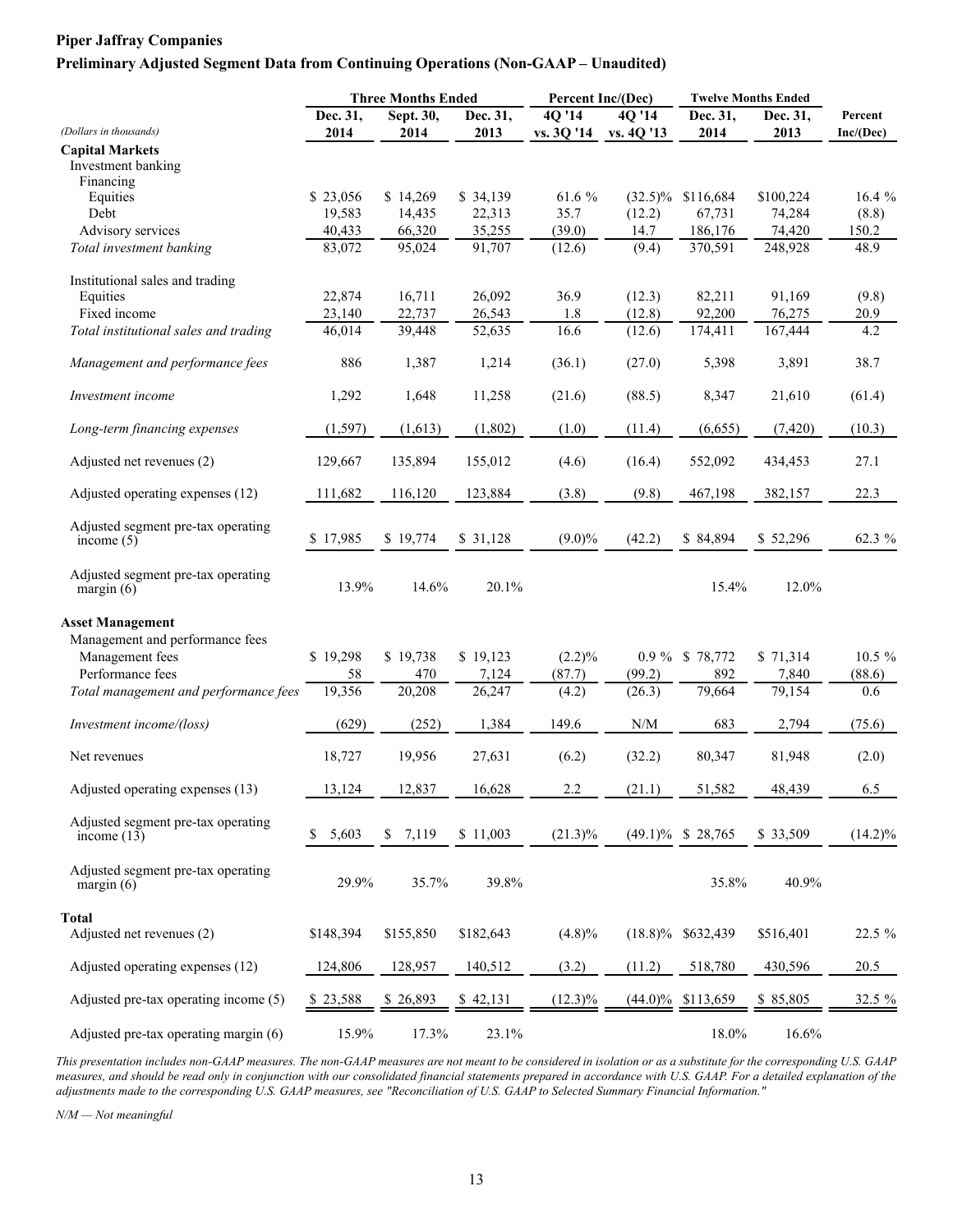# **Reconciliation of U.S. GAAP to Selected Summary Financial Information (1) (Unaudited)**

|                                                                                                  | <b>Three Months Ended</b> | <b>Twelve Months Ended</b> |                       |           |           |
|--------------------------------------------------------------------------------------------------|---------------------------|----------------------------|-----------------------|-----------|-----------|
|                                                                                                  | Dec. 31,                  | Sept. 30,                  | Dec. 31,              | Dec. 31,  | Dec. 31,  |
| (Amounts in thousands, except per share data)                                                    | 2014                      | 2014                       | 2013                  | 2014      | 2013      |
| <b>Net revenues:</b>                                                                             |                           |                            |                       |           |           |
| Net revenues - U.S. GAAP basis                                                                   | \$150,548                 | \$159,426                  | \$187,576             | \$648,138 | \$525,195 |
| Adjustments:                                                                                     |                           |                            |                       |           |           |
| Revenue related to noncontrolling interests (11)                                                 | (2,154)                   | (3,576)                    | (4,933)               | (15,699)  | (8,794)   |
| Adjusted net revenues                                                                            | \$148,394                 | \$155,850                  | $\overline{$}182,643$ | \$632,439 | \$516,401 |
| <b>Compensation and benefits:</b>                                                                |                           |                            |                       |           |           |
| Compensation and benefits - U.S. GAAP basis                                                      | \$93,765                  | \$97,180                   | \$111,933             | \$394,510 | \$322,464 |
| Adjustments:                                                                                     |                           |                            |                       |           |           |
| Compensation from acquisition-related agreements                                                 | (1,213)                   | (1,311)                    | (1,281)               | (5,229)   | (2,904)   |
| Adjusted compensation and benefits                                                               | \$92,552                  | $\overline{$}95,869$       | \$110,652             | \$389,281 | \$319,560 |
| Non-compensation expenses:                                                                       |                           |                            |                       |           |           |
| Non-compensation expenses - U.S. GAAP basis                                                      | \$35,294                  | \$ 36,554                  | \$ 33,591             | \$143,317 | \$127,118 |
| Adjustments:                                                                                     |                           |                            |                       |           |           |
| Non-compensation expenses related to noncontrolling interests (11)                               | (722)                     | (1, 148)                   | (1,093)               | (4, 546)  | (3,400)   |
| Restructuring and integration costs                                                              |                           |                            | (866)                 |           | (4,689)   |
| Amortization of intangible assets related to acquisitions                                        | (2,318)                   | (2,318)                    | (1,772)               | (9,272)   | (7,993)   |
| Adjusted non-compensation expenses                                                               | \$32,254                  | $5 - 33,088$               | \$29,860              | \$129,499 | \$111,036 |
| Income from continuing operations before income tax expense:                                     |                           |                            |                       |           |           |
| Income from continuing operations before income tax expense - U.S. GAAP                          |                           |                            |                       |           |           |
| basis                                                                                            | \$21,489                  | \$25,692                   | \$42,052              | \$110,311 | \$75,613  |
| Adjustments:                                                                                     |                           |                            |                       |           |           |
| Revenue related to noncontrolling interests (11)                                                 | (2,154)                   | (3,576)                    | (4,933)               | (15,699)  | (8,794)   |
| Expenses related to noncontrolling interests (11)                                                | 722                       | 1,148                      | 1,093                 | 4,546     | 3,400     |
| Compensation from acquisition-related agreements                                                 | 1,213                     | 1,311                      | 1,281                 | 5,229     | 2,904     |
| Restructuring and integration costs                                                              |                           |                            | 866                   |           | 4,689     |
| Amortization of intangible assets related to acquisitions                                        | 2,318                     | 2,318                      | 1,772                 | 9,272     | 7,993     |
| Adjusted income from continuing operations before adjusted income tax<br>expense                 | \$23,588                  | \$26,893                   | \$42,131              | \$113,659 | \$85,805  |
|                                                                                                  |                           |                            |                       |           |           |
| Income tax expense:                                                                              |                           |                            |                       |           |           |
| Income tax expense - U.S. GAAP basis                                                             | \$<br>7,514               | 8,596<br>\$                | \$10,260              | \$35,986  | \$20,390  |
| Tax effect of adjustments:                                                                       |                           |                            |                       |           |           |
| Compensation from acquisition-related agreements                                                 | 472                       | 510                        | 498                   | 2,034     | 1,130     |
| Restructuring and integration costs                                                              |                           |                            | 337                   |           | 1,824     |
| Amortization of intangible assets related to acquisitions                                        | 902                       | 902                        | 583                   | 3,525     | 2,914     |
| Adjusted income tax expense                                                                      | 8,888<br>\$               | \$10,008                   | $\overline{$}11,678$  | \$41,545  | \$26,258  |
| Net income from continuing operations applicable to Piper Jaffray<br><b>Companies:</b>           |                           |                            |                       |           |           |
| Net income from continuing operations applicable to Piper Jaffray<br>Companies - U.S. GAAP basis | \$12,543                  | \$14,668                   | \$27,952              | \$63,172  | \$49,829  |
| Adjustments:                                                                                     |                           |                            |                       |           |           |
| Compensation from acquisition-related agreements                                                 | 741                       | 801                        | 783                   | 3,195     | 1,774     |
| Restructuring and integration costs                                                              |                           |                            | 529                   |           | 2,865     |
| Amortization of intangible assets related to acquisitions                                        | 1,416                     | 1,416                      | 1,189                 | 5,747     | 5,079     |
| Adjusted net income from continuing operations                                                   | \$14,700                  | \$16,885                   | \$30,453              | \$72,114  | \$59,547  |

*Continued on next page*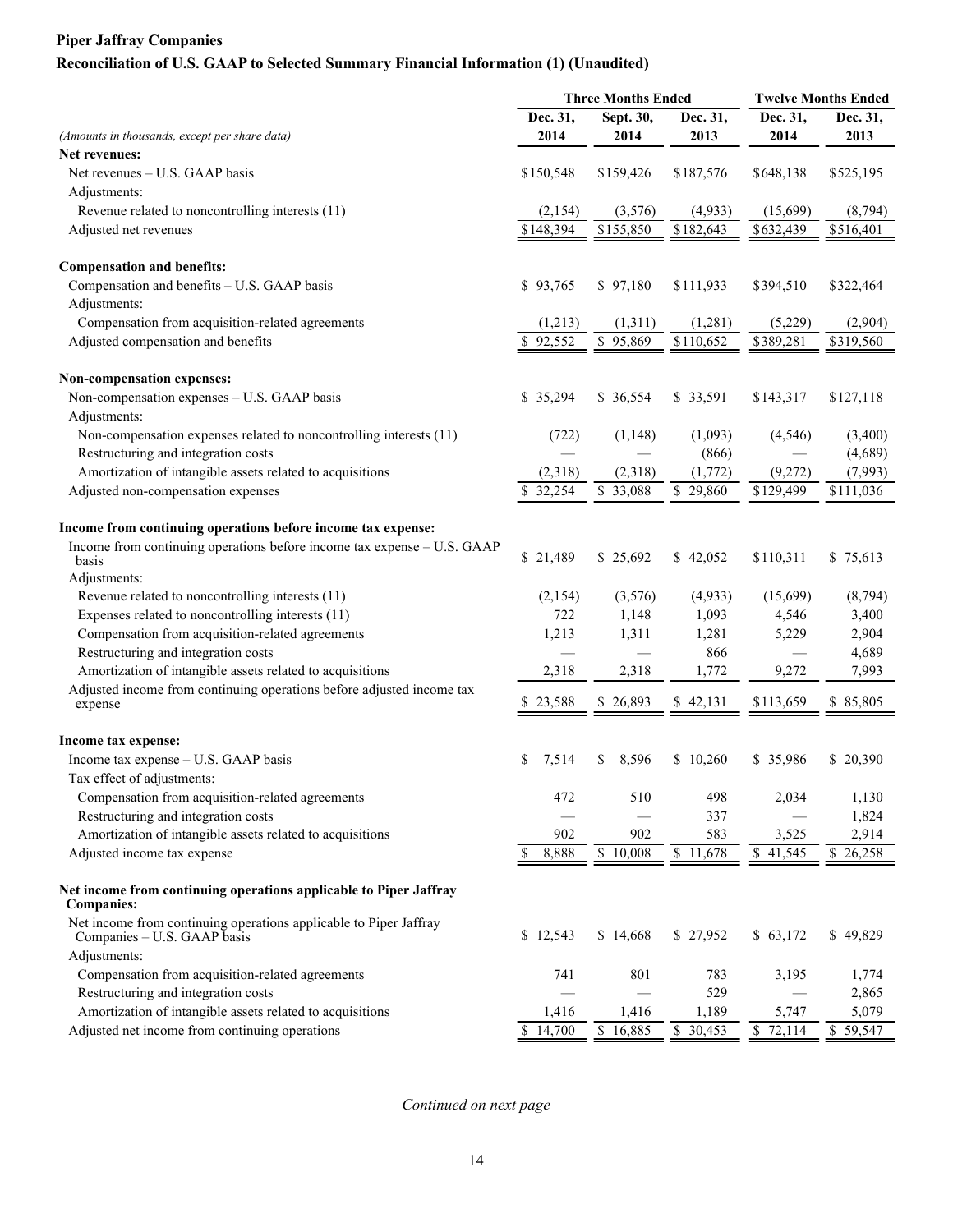|                                                                                                                       |          |        | <b>Three Months Ended</b> |    | <b>Twelve Months Ended</b> |     |          |    |          |
|-----------------------------------------------------------------------------------------------------------------------|----------|--------|---------------------------|----|----------------------------|-----|----------|----|----------|
|                                                                                                                       | Dec. 31, |        | Sept. 30,                 |    | Dec. 31,                   |     | Dec. 31, |    | Dec. 31, |
| (Amounts in thousands, except per share data)                                                                         | 2014     |        | 2014                      |    | 2013                       |     | 2014     |    | 2013     |
| Net income from continuing operations applicable to Piper Jaffray<br>Companies' common shareholders:                  |          |        |                           |    |                            |     |          |    |          |
| Net income from continuing operations applicable to Piper Jaffray Companies'<br>common stockholders – U.S. GAAP basis | \$       | 11,700 | \$13,552                  |    | \$25,182                   |     | \$58,141 |    | \$44,863 |
| Adjustments:                                                                                                          |          |        |                           |    |                            |     |          |    |          |
| Compensation from acquisition-related agreements                                                                      |          | 691    | 740                       |    | 705                        |     | 2,941    |    | 1,597    |
| Restructuring and integration costs                                                                                   |          |        |                           |    | 477                        |     |          |    | 2,579    |
| Amortization of intangible assets related to acquisitions                                                             |          | 1,321  | 1,308                     |    | 1,071                      |     | 5,289    |    | 4,573    |
| Adjusted net income from continuing operations applicable to Piper Jaffray<br>Companies' common stockholders          | \$13,712 |        | \$15,600                  |    | \$27,435                   |     | \$66,371 |    | \$53,612 |
| Earnings per diluted common share from continuing operations:                                                         |          |        |                           |    |                            |     |          |    |          |
| Earnings per diluted common share $- U.S. GAAP$ basis                                                                 | \$       | 0.77   | \$<br>0.90                | \$ | 1.75                       | \$. | 3.87     | \$ | 2.98     |
| Adjustments:                                                                                                          |          |        |                           |    |                            |     |          |    |          |
| Compensation from acquisition-related agreements                                                                      |          | 0.05   | 0.05                      |    | 0.05                       |     | 0.20     |    | 0.11     |
| Restructuring and integration costs                                                                                   |          |        |                           |    | 0.03                       |     |          |    | 0.17     |
| Amortization of intangible assets related to acquisitions                                                             |          | 0.09   | 0.09                      |    | 0.07                       |     | 0.35     |    | 0.30     |
| Adjusted earnings per diluted common share from continuing operations                                                 |          | 0.90   | \$<br>1.03                |    | 1.91                       | \$  | 4.42     |    | 3.56     |

*This presentation includes non-GAAP measures. The non-GAAP measures are not meant to be considered in isolation or as a substitute for the corresponding U.S. GAAP measures, and should be read only in conjunction with our consolidated financial statements prepared in accordance with U.S. GAAP.*